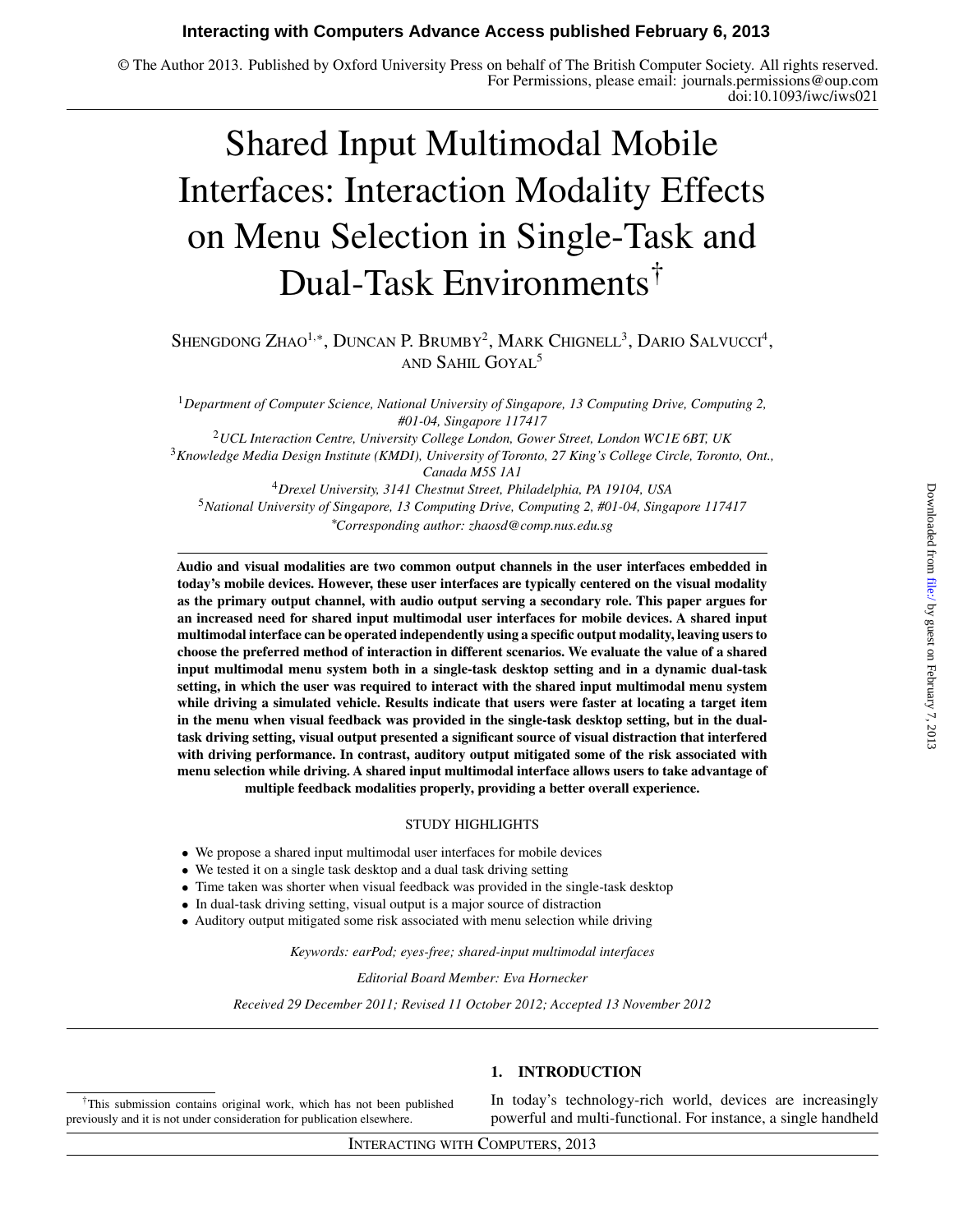<span id="page-1-0"></span>

Figure 1. Using *earPod*. (a, b) Sliding the thumb on the circular touchpad allows discovery of menu items; (c) the desired item is selected by lifting the thumb; (d) faster finger motions cause partial playback of audio. Size of the touchpad has been exaggerated for illustration purposes.

device can act as a cell phone, music player, digital camera, GPS navigation system and personal digital assistant. With increased functionality to support day-to-day tasks, people increasingly turn to such devices in any number of different contexts and settings. An important distinction that can be made between usage scenarios is between those where the user is in a relatively isolated and static environment and those where the user is on the move.

Most interfaces today rely on the visual modality to present information to users, which works well in a relatively isolated and static environment when visual attention is available; however, for users on the move interacting with visual interfaces creates competition for limited visual resources. For example, interaction with an iPod while driving may be distracting and constitutes a potential safety hazard [\(Salvucci](#page-16-0) *et al.*, 2007). Multiple resource theory [\(Wickens, 2002\)](#page-16-0) suggests that using auditory output for the secondary task may alleviate interference in a dual-task setting where the primary task is visually demanding.

One of the challenges of mobile device design is how to support the diverse range of usage contexts in which the device will likely be used. One solution to this problem is to offer the user a choice of different output modalities so that they might then choose the most appropriate interaction method for a specific context of use. For instance, calls can be made on a mobile phone both via voice commands and via pressing digits on a keyboard. This gives the user a choice of two distinct ways of interacting with the device depending on their situation and preference of use.

In this paper we build on this idea of providing users with a choice of interfaces. Instead of using two different (manual versus voice) interfaces, we propose to use two related interfaces with a shared input mechanism. The two interfaces differ only in their output modalities, resulting in a shared input multimodal interface that can be independently operated using either audio or visual feedback. We apply this new interface design approach to the design of mobile menus by extending a touch-based auditory menu technique called *earPod* into an integrated interface that has both audio and visual interfaces (Zhao *et al.*[, 2007\)](#page-17-0) (Figs 1 and 2).

The original *earPod* technique is designed for an auditory device controlled by a circular touchpad whose output is experienced via a headset (Fig. 2) as is found, for example, on an Apple iPod. Figure 3 shows how the touchpad area is



**Figure 2.** Our *earPod* prototype uses a headset and a modified touchpad.



Downloaded from file:/ by guest on February 7, 2013 Downloaded from file:/ by guest on February 7, 2013

**Figure 3.** The functional areas of *earPod*'s touchpad. Up to 12 menu items can be mapped to the track. The inner disc is used for canceling a selection.

functionally divided into an inner disc and an outer track called the dial. The dial is divided evenly into sectors, similar to a Pie [\(Callahan](#page-15-0) *et al.*, 1988) or marking menu [\(Kurtenbach, 1993;](#page-16-0) Zhao *et al.*[, 2006,](#page-17-0) 2004). How the *earPod* technique is used for menu selection is illustrated in Fig. 1. When a user touches the dial, the audio menu responds by saying the name of the menu item located under the finger (Fig. 1a). Users may continue to press their finger on the touch surface or initiate an exploratory gesture on the dial (Fig. 1b). Whenever the finger enters a new sector on the dial, playback of the previous menu item is aborted. In addition to speech playback of menu items, we use nonspeech audio to provide rapid navigational cues to the user. Boundary crossing is reinforced by a click sound, and then the new menu item is played. Once a desired menu item has been reached, users select it by lifting the touching finger, which is confirmed by a 'camera-shutter' sound (Fig. 1c). Users can abort item selections by releasing the operating finger on the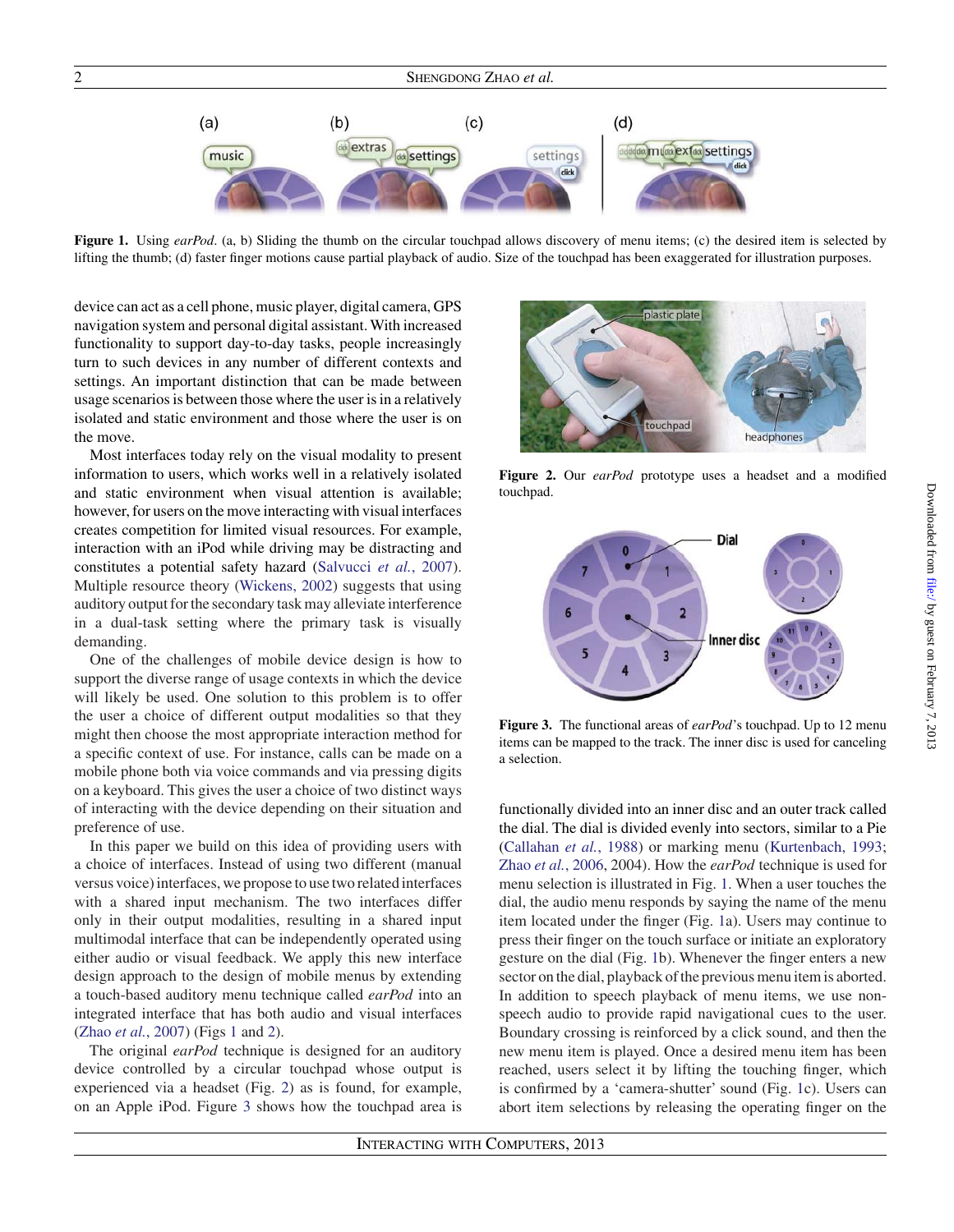<span id="page-2-0"></span>

**Figure 4.** The iPod visual menu (left) and its interaction technique (right).

center of the touchpad. If a selected item has submenus, users repeat the above process to drill down the hierarchy, until they reach a desired leaf item. Users can skip items rapidly using fast dialing gestures (Fig. [1d](#page-1-0)). All speech sounds used in *earPod* are human voices recorded in CD quality (16 bits, 44 KhZ) using professional equipment.

A previous study (Zhao *et al.*[, 2007\)](#page-17-0) has shown *earPod* to be an effective eyes-free menu selection technique, with comparable performance with iPod style linear menus (Fig. 4) for menu selection tasks in the single-task desktop context. This suggests that *earPod* is a compelling technique for eyes-free usage. However, today's mobile devices can be used in many different contexts and settings (e.g. in a static environment or in changing environments). A technique optimized for a particular scenario may work poorly for other scenarios, reducing its overall usefulness. In order to design menu techniques that can work well for different scenarios, we expand the design space of *earPod* (Zhao *et al.*[, 2007\)](#page-17-0) into a family of menu techniques that differ in modality of feedback and menu style. We then investigate how different points in this design space (modality: visual, audio and audio–visual feedbacks; menu layout style: linear and radial) affect user performance and preference for menu selection in single- and dual-task environments. Finally, on the basis of these results, we draw out design recommendations and guidelines for the design of shared input multimodal mobile interfaces that are suitable for both single- and dual-task contexts.

This paper attempts to address the following research questions related to the design of a shared input multimodal mobile menu.

- 1. In what situation should each interface in a shared input multimodal menu be used?
- 2. What is the benefit (if any) of allowing users to choose which modality to use for mobile input?
- 3. Should the two modality of feedback exist simultaneously, or be provided separately?

4. How do different menu styles affect the design of shared input multimodal interfaces?

To answer these questions, we performed two rounds of experiments, which evaluated the alternative output modalities under the single-task desktop and dual-task driving conditions, respectively. The results, along with design recommendations for both desktop and driving scenarios and general discussions of interface design for mobile and ubiquitous computing, are presented and discussed in later sections of this paper.

# **2. RELATED WORK**

The research literature on hierarchical menu layout and on output modality in hierarchical menus is reviewed in the following sections. We begin by reviewing previous work that has explored the design space for difference menu layout conventions and that has examined how various output modalities can be used to support user interactions with the system.

#### **2.1. Menu layout**

Many menus have been developed for diverse applications and platforms.They can be classified under different systems but this paper focuses on two contrasting menu styles, namely, linear style menus and radial style menus. Linear style menus lay out their items linearly where the cost (effort) to access each item is different (Fig. [5,](#page-3-0) right); radial style menus lay out the items radially in a polar coordinate system where there is a constant distance from each item to the center of the circle in which the menu is embedded (Fig. [5,](#page-3-0) left). Items in linear menus are also relative to each other in the sense that they have to be traversed sequentially in order to reach the target item. In contrast, items in radial menus have absolute locations in the sense that, with sufficient skill and knowledge, users can go directly to the target item without having to traverse through other items on the way.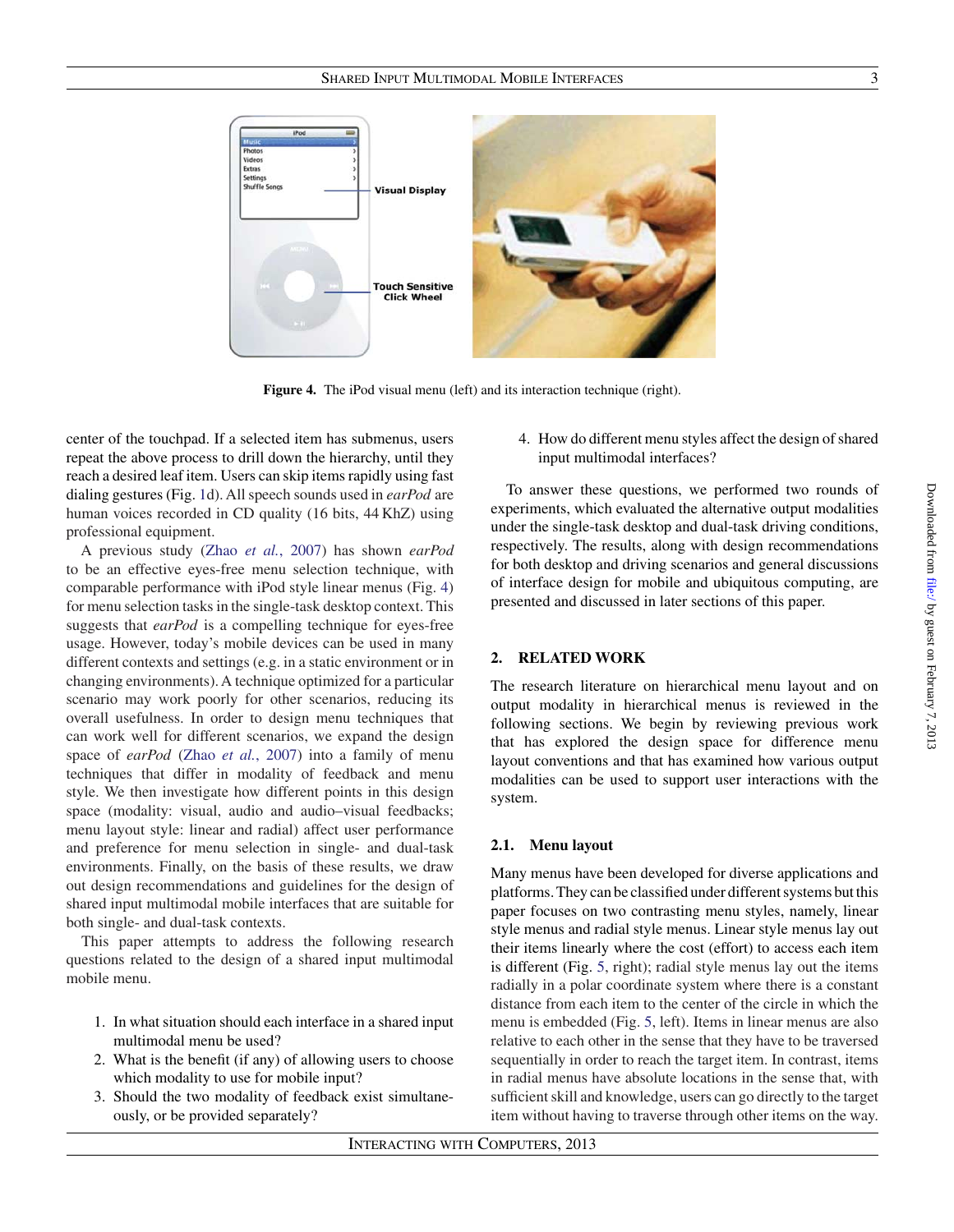<span id="page-3-0"></span>

Figure 5. Screenshots of the visual radial interface (left) and visual linear interface (right).

Radial menus also have the advantage of allowing items to be placed in a meaningful location, for example, 'Open' and 'Close' can be placed in two opposite directions and 'Previous' and 'Next' can be placed in a way that reflects the semantics of those words. In this paper, the linear versus radial terminology will be used throughout for distinguishing between menu types. However, it should be kept in mind that linear menus are also relative and that radial menus are also absolute.

[Callahan](#page-15-0) *et al.* (1988) summarized the strengths and weaknesses of each menu style. Linear style menus are easier for arranging items and they are more flexible in the number of choices in a single menu*/*submenu and are more familiar to users [\(Sears and Shneiderman, 1994\)](#page-16-0). However, because items are arranged sequentially, access time to each item is uneven: depending on the initial placement of the cursor, items closer to the cursor are quicker to select than items further away. Radial style menus, on the other hand, lay out items at equaldistance from the center and require constant access time and have better performance than linear style menus [\(Callahan](#page-15-0) *et al.*, [1988;](#page-15-0) [Kurtenbach and Buxton, 1994\)](#page-16-0). However, placing labels in a circular layout requires more space (Fig. 5, left) and the number of items allowed in one circular array is typically limited to no more than 12 items because of performance concerns [\(Kurtenbach and Buxton, 1993;](#page-16-0) [Zhao and Balakrishnan, 2004;](#page-17-0) Zhao *et al.*[, 2006\)](#page-17-0).

## **2.2. Output modality and menu design**

Interfaces typically require some form of output feedback to guide and inform users. Visual output is very common in current graphic user interface. Haptic output is another possibility. Haptic output is by nature a 'private' display and can communicate information even in noisy environments [\(Wagner](#page-16-0) *et al.*, 2004; Luk *et al.*[, 2006\)](#page-16-0). However, most users are not familiar with haptic-based languages such as the Braille alphabet, making it difficult to use haptics to communicate rich amount of information effectively.

Auditory output, on the other hand, may utilize both speech and non-speech audio, allowing communication of information containing rich semantics to users with less learning. Sound can travel in space and is omnidirectional, making it particularly suitable for delivering important messages like alarms and alerts.

There is a large body of work on audio-based icons, for example, using much shorter non-speech audio segments to represent equivalent messages using speech, e.g. [\(Brewster](#page-15-0) *et al.*[, 2003a\)](#page-15-0). This is similar to the use of space-efficient icons to represent labels in graphical interfaces, an approach first introduced by [Gaver and Smith \(1991\)](#page-15-0) and [Gaver \(1989\),](#page-15-0) who designed an auditory system called Sonic Finder for the Apple Macintosh computer using everyday sound to represent objects, tasks and events. These symbolic sounds, which are analogous to what they represent, are called auditory icons.

Motivated by the needs of blind users, e.g. [Mynatt \(1995\)](#page-16-0) discussed methods for creating auditory equivalents of desktop user-interface elements. Other studies have examined the use of auditory interfaces for specific tasks. [Arons \(1997\)](#page-15-0) described the SpeechSkimmer system for efficiently browsing through recorded speech. [Minoru and Schmandt \(1997\)](#page-16-0) and Roy and Schmandt (1996) also described systems for navigating through audio information. Other systems that demonstrated interactive methods for interacting with audio were described by [Schmandt](#page-16-0) [1998](#page-16-0) and [Schmandt](#page-16-0) *et al.* (2004). [Sawhney and Schmandt](#page-16-0) [\(2000\)](#page-16-0) described the Nomadic Radio system for using an audio interface to access communication and information services while on the move. [Stifelman](#page-16-0) *et al.* (1993, [2001\)](#page-16-0) examined the problem of note taking and annotation using an auditory interface.

However, relatively fewer studies have focused on the interaction design of auditory menus. One notable exception is [Brewster \(1998\)'](#page-15-0)s work, which investigated the effectiveness of non-speech audio navigational cues in voice menus.[Brewster](#page-15-0) [\(1998\)](#page-15-0) found that distinctive non-speech audio elements (*earcons*) were a powerful method of communicating hierarchy information, as it is difficult to match auditory icons with suitable iconic sounds for events in an interface. Not every auditory icon will correspond to a sound-producing event which can be easily mapped to corresponding interface actions or states in the real world. However, in this work, Brewster used earcons to indicate the current tool and the tool changes, and not as a form of audio feedback for an imminent tool selection by the user.

[Dingler](#page-15-0) *et al.* (2008) investigated the learnability of sonification techniques such as auditory icons, earcons, speech and spearcons for representing common environmental features. Spearcons are speech stimuli that have been greatly sped up [\(Walker](#page-16-0) *et al.*, 2006). They found that speech and spearcons were easily learnable compared with earcons and auditory icons. In fact, earcons were much more difficult to learn than speech. With this study in mind, we used speech as the audio feedback for *earPod.*

The emergence of mobile computing has inspired researchers to rethink the interaction model of audio command selection. [Pirhonen](#page-16-0) *et al.* (2002) investigated the use of simple gestures and audio-only feedback to control music playback in mobile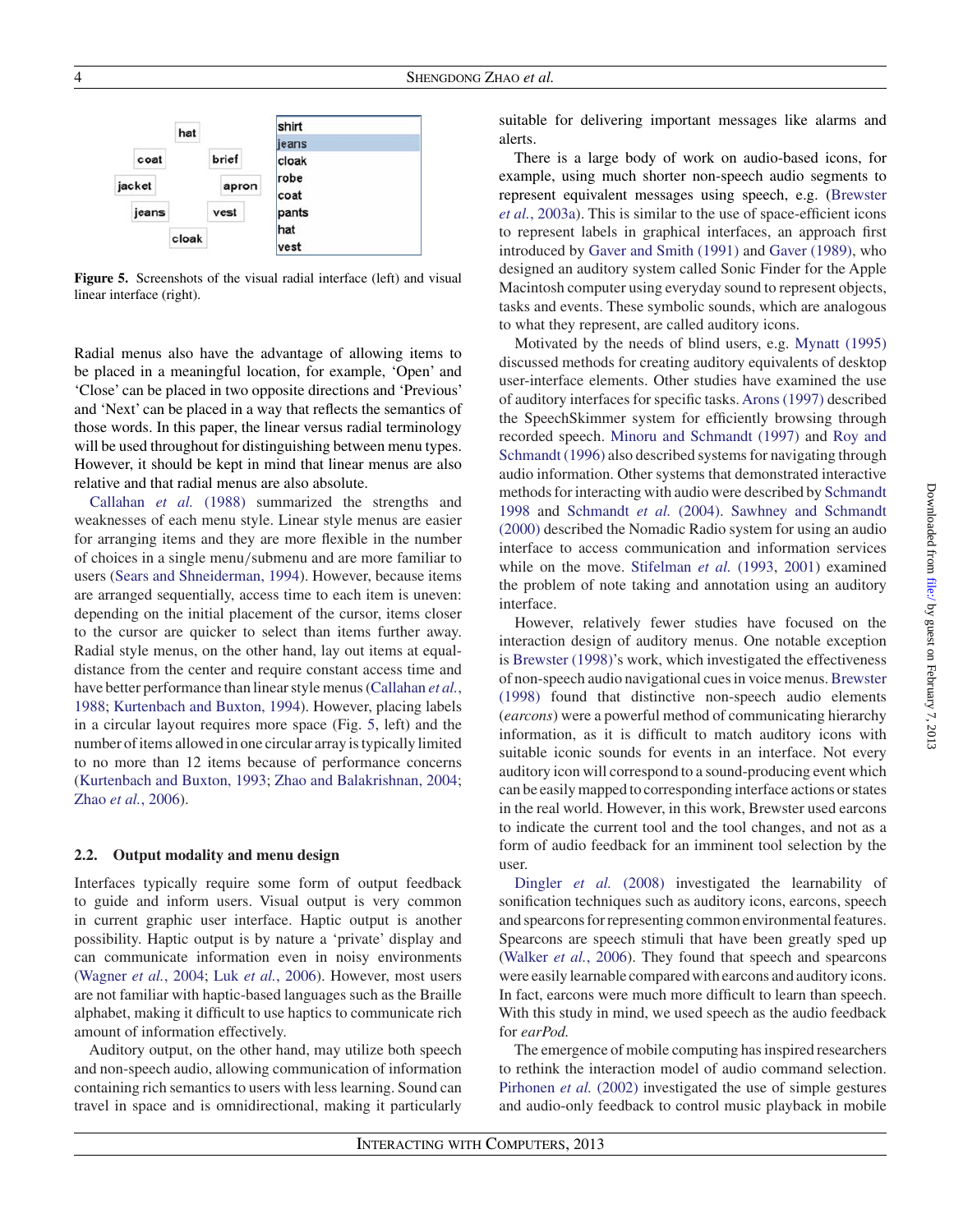devices. Brewster *et al.* (2003b) also investigated the use of head gestures to operate auditory menus. Both techniques have demonstrated effectiveness in the mobile environment. However, they have only been investigated with a very limited number of commands. For example, the head gesture menu that Brewster *et al.* (2003b) created used only four options, which is insufficient for the wide range of functionality that exists in many devices.

One prior technique that is similar to *earPod* is Rinnot's Sonic Texting [\(Rinnot, 2005\)](#page-16-0), which is a mobile text input method that leverages touch input and auditory output. It uses a two-level radial menu layout to organize the alphabets, and uses a keybong joystick for input.Although it is similar to *earPod* in terms of the use of a radial menu layout and auditory feedback, the *earPod* technique significantly differs from it in the following aspects. Sonic texting uses joystick instead of touchpad for gestural input. The type of gestures supported for selection is quite different. Sonic texting uses the back-and-forth movement of the joystick to select text, while in *earPod*, finger gliding, tapping and lifting are the primary gestures for interaction. Sonic texting is designed for text input, which is optimized for a specific set of alphabets while *earPod* is a general menuing technique that can support multiple hierarchies of menu items. Sonic texting has not been formally evaluated, making it difficult to access the viability of sonic texting as a mobile text input method. As mentioned by the author, sonic texting's goal is not to maximize word-per-minute efficiency, but to create an engaging audiotactile experience. In the informal evaluation session it was used, it is regarded by many users as a game or musical instrument rather than a mobile textual input method.

[Nigay and Coutaz \(1993\)](#page-16-0) have proposed a design space for multimodal systems. Their taxonomy defined three dimensions of multimodal system: level of abstraction, concurrency and fusion. According to their definition, the difference between multimodal and multimedia lies in whether or not the system can interpret the meaning of the different channel of modalities. However, their analysis mostly focused on input modalities. No examples were given on how to apply this principle to systems with multiple output modalities. For example, assuming that there is a system that plays a movie clip to the audience and within the clip, there are both audio and video playbacks. This system, according to our conventional definition, should be classified as a multimedia system. However, if this system uses text-to-speech instead of raw recordings to play the audio dialogues, according to [Nigay and Coutaz \(1993\)'](#page-16-0)s taxonomy, the system knows the meaning of the output, which will be classified as a multimodal system. However, this can be a bit of misleading since the text-to-speech is not used to provide any system feedbacks about the user input, but to provide content to users.

We would like to amend the definition of [Nigay and Coutaz's](#page-16-0) [\(1993\)](#page-16-0) taxonomy to include systems with multiple channel of output. If the multiple channel of output is to provide system feedback about user input, then it is considered multimodal;

otherwise, it is considered multimedia. This is regardless whether or not the system understands the meaning of the output or not.

It is not a simple task to decide which modality is the best as each has its own advantages and disadvantages. [Salmen](#page-16-0) *et al.* [\(1999\),](#page-16-0) who weighed the pros and cons of using audio, visual and dual modality in a driving scenario, found that audio modality is good as drivers do not have to refer to the screen and can focus on the road. However, should the list of the audio instructions be too long, drivers may have difficulties recalling the full set of instructions as oral presentation typically takes three times longer to process compared with reading. Thus, visual modality may be useful in instances whereby drivers might want to get information faster but again, there are many issues with this, such as whether scrolling down a page or paging a text is better. Finally, the combination of visual and audio modality may seem like the perfect solution but, unfortunately, if used simultaneously, there may be some issues such as too many different audio and visual commands to remember which may lead to frequent mix up [\(Salmen](#page-16-0) *et al.*, [1999\)](#page-16-0).

Within our 'shared input exclusive multimodal system', there are two single modal interfaces, which are designed to function independently for different scenarios. However, the two types of interfaces share the same input mechanism as well as the same mental model. This will train the user with both interfaces because they differ only in the output modalities.

In multimodal user interface design, input may be provided using multiple modalities. For instance, phone numbers may be input by dialing a cellular phone or via voice commands or via pressing digits on a keypad. Different feedback modalities can co-exist where different modalities may be used depending on the context of use. For instance, previous studies have examined and compared unimodal, bimodal and trimodal feedback conditions [\(Akamatsu](#page-15-0) *et al.*, 1995; [Vitense](#page-16-0) *et al.*, [2002\)](#page-16-0). Jacko *et al.* [\(2003\)](#page-15-0) examined multimodal feedback (for persons who are older and possess either normal or impaired vision) in drag and drop tasks relating to daily computer use. In addition, the game industry has demonstrated successful union of three types of feedback (audio, haptic and visual) that can provide players with an 'immersive' experience in a simulation game (Jacko *et al.*[, 2003\)](#page-15-0).

[Sodnik](#page-16-0) *et al.* (2008) compared the use of auditory versus visual interfaces for interaction with a mobile device while driving. The proposed auditory interfaces consisted of spatialized auditory cues for menu selection. Though their results indicated that the task completion rate was same for both audio and visual, they found that the driving performance was better and the perceived cognitive load was lower while interacting using auditory interfaces. Not surprisingly, users were distracted by the visual interface while driving and preferred the audio interface. [Pfleging](#page-16-0) *et al.* (2011) present a prototype to combine speech and multi-touch gestures for multimodal input in an automotive environment.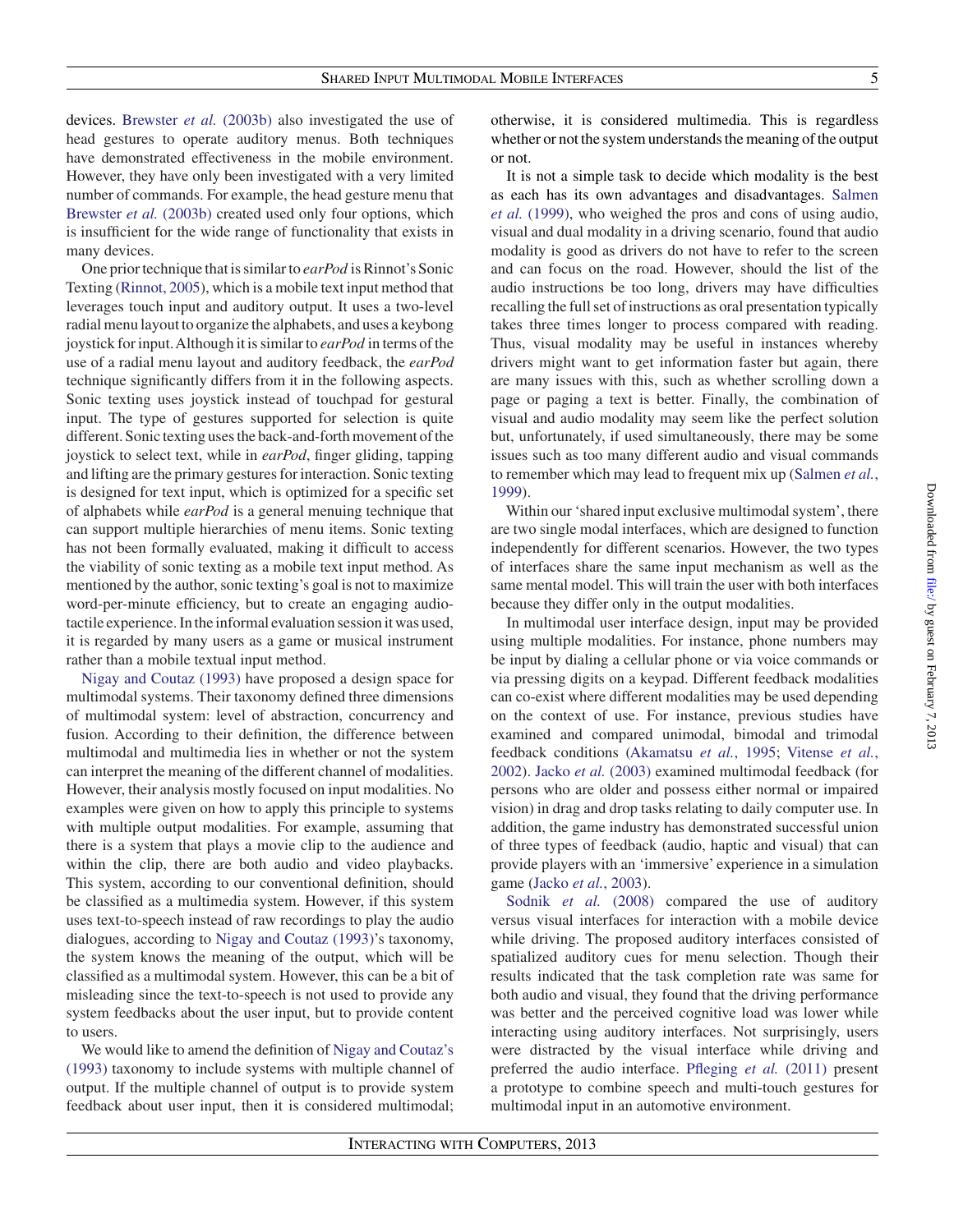<span id="page-5-0"></span>**Table 1.** The  $3 \times 2$  design space of modality versus menu style for menu interfaces.

|          | Menu style            |                      |
|----------|-----------------------|----------------------|
| Modality | Radial                | Linear               |
| Audio    | Audio radial (earPod) | Audio linear         |
| Visual   | Visual radial         | Visual linear (iPod) |
| Dual     | Dual radial           | Dual linear          |

There are many scenarios in which a user might desire or prefer eyes-free interaction (Yi et al.[, 2012\)](#page-16-0). Apart from contexts where eyes-free interaction may be less demanding, Yi *[et al.](#page-16-0)* [\(2012\)](#page-16-0) noted that users' are willing to use eyes free as a form of social acceptance, or even a form of self-expression.

The purpose of the present study was to compare the effectiveness of alternative modalities of audio, visual and audio–visual feedback for menu selection tasks in single- and dual-task scenarios.

## **3. DESIGN SPACE OF MENU SELECTION**

If we consider modality and menu style as two dimensions in a design space, a simple analysis (Table 1) reveals that there are a number of design alternatives. If we label an interface first by its primary feedback modality, followed by its menu style, the popular iPod will fit within the 'visual linear'category, whereas the *earPod* (Zhao *et al.*[, 2007\)](#page-17-0) will reside within the 'audio radial' cell. The two alternative interfaces here are the 'audio linear' and 'visual radial'. Additionally, since audio and visual feedback can co-exist and are not mutually exclusive (unlike menu style), there is a third possible choice in the modality dimension, which is the audio–visual or dual modality. This gives us a  $3 \times 2$  matrix of six design possibilities. These alternative designs cover a variety of interesting properties and thus warrant further investigation in a multitasking context.

#### **3.1. Visual linear (iPod) and audio radial (***earPod***)**

The two interfaces (*earPod* and iPod-like menu) differ in two aspects, namely the modality of feedback and the menu style for presenting and navigating the menu items. For modality, the iPod-like menu primarily relies on a visual display to present the menu options and navigational cues, while *earPod* does these entirely using audio. In terms of menu style, the iPod uses linear menus (Fig. [4\)](#page-2-0) where items are placed linear to each other and there is no one-to-one mapping between specific input areas to menu items; *earPod*, on the other hand, adopts a radial menu layout where each menu item is directly mapped to a physical location on the touchpad (Fig. [5,](#page-3-0) left shows an example of radial layout for the visual interface) and allows expert users to access any items in the list in constant time.

## **3.2. Audio linear**

In Table 1, audio linear is the cell next to iPod-like visual menu. It provides spoken-word auditory feedback to the user as they scroll up or down a menu list. In some respects, the interface is similar to that used in the popular Apple iPod digital music player, except that in the absence of a visual display, it provides auditory feedback on users' actions. Moreover, one could imagine that such an audio linear interface could easily be integrated with the existing iPod interface, which is currently available through an open source solution from rockbox.org [Rockbox]. However, linear menus are often slower than radial ones [\(Callahan](#page-15-0) *et al.*, 1988); therefore, it could be even slower to operate than the visual linear interface. It will be informative to systematically evaluate it against the other cells in the design space.

#### **3.3. Visual radial**

As discussed above, this interface has a radial input area that supports a radial menu layout; that is, where specific spatial regions on the input device have a one-to-one mapping with items in the menu. Figure [5\(](#page-3-0)left) shows our design of the visual radial interface. Although the interaction method differs, its appearance looks similar to that of marking menu [\(Kurtenbach,](#page-16-0) [1993;](#page-16-0) Zhao *et al.*[, 2007\)](#page-17-0). Note that this is in contrast to the linear menu layout, where the input device supports a vertical scroll of a focus point through the menu (see, Fig. [5,](#page-3-0) right). We might speculate that the performance advantages of the *earPod* interface discussed earlier [\(Zhao](#page-17-0) *et al.*, [2007\)](#page-17-0), may, in part, be due to the radial menu layout used. We aim to more carefully evaluate the potential performance benefit of using a radial menu layout for selecting items from reasonably sized static menus.

# **3.4. Dual (audio–visual) linear and dual (audio–visual) radial**

By providing both audio and visual feedback simultaneously, the interface may possibly combine the best of both worlds namely, they can be operated using either modality, thereby giving users a choice of which modality to attend to in different circumstances. For example, if the device is operated inside one's pocket, the visual feedback can be ignored. If the device is in a noisy environment, the visual feedback prevails and the audio feedback becomes less useful. Since both channels of feedback use the same menu style, the training received in either modality can be used in the other. However, simultaneously providing both modalities might waste resources (such as battery power), and one source of feedback has the potential to be distracting if one modality of feedback is preferred: for example, a user who prefers visual feedback could be annoyed by the simultaneous audio feedback.

Modality (audio, visual and dual) and menu style (linear versus radial) are two dimensions for describing an interesting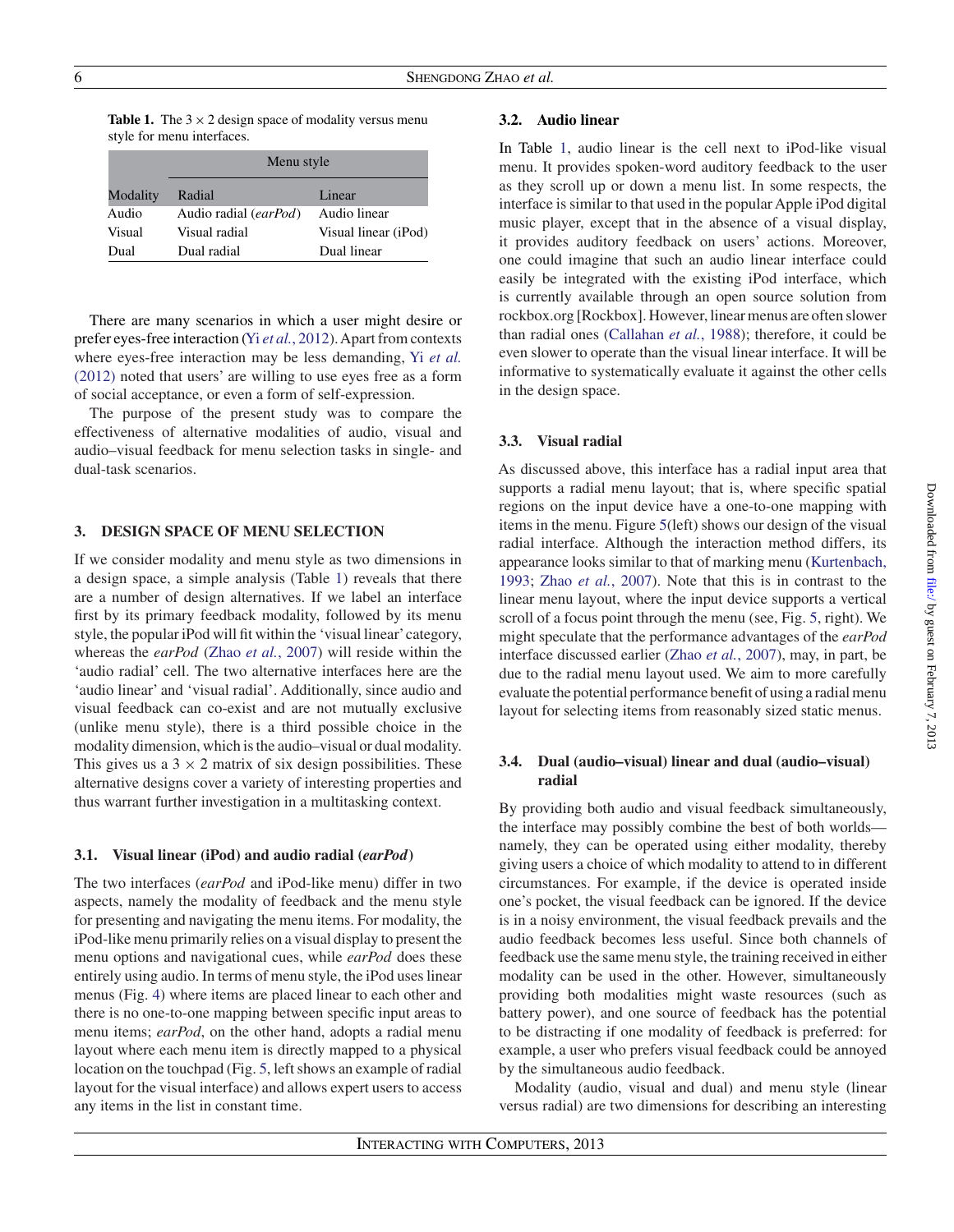design space of menu selection. To disentangle the individual effects of the two design dimensions and to further explore the properties of the other four design alternatives relative to the iPod and *earPod* interfaces in the baseline desktop conditions, we decided on the following  $3 \times 2$  experimental design that employed all six interfaces from Table [1.](#page-5-0)

# **4. EXPERIMENT 1—SINGLE-TASK DESKTOP SETTING ENVIRONMENT**

The aim of Experiment 1 was to systematically evaluate the design space for menu selection tasks along the dimensions outlined above, namely, feedback modality and layout style. The study had participants attempt to locate and select a pre-defined item from an eight-item menu as quickly and accurately as possible. In terms of user performance in selection time, based on earlier work, we would expect that the radial layout would support faster target selections because it allows direct access to menu items compared to the linear layout [\(Callahan](#page-15-0) *et al.*, 1988; [Kurtenbach and Buxton, 1994\)](#page-16-0). We also expected the visual output modality to be faster because auditory information is regarded as serial and temporal in nature while visual information can be scanned relatively quickly [\(Zhao](#page-17-0) *et al.*[, 2007\)](#page-17-0).

## **4.1. Method**

#### *4.1.1. Participants*

Twelve right-handed participants (three females) ranging in age from 18 to 29 years (mean 22), recruited from the University of Toronto volunteered for the experiment.

# *4.1.2. Materials*

A menu selection task was used that required participants to select a target item from a menu. Each menu contained eight items, all of which belonging to the same natural category. Materials were developed from examples of natural categories taken from KidsClick! (2010; [http://sunsite.berkeley.](http://sunsite.berkeley.edu/KidsClick!/) [edu/KidsClick!/\)](http://sunsite.berkeley.edu/KidsClick!/) and Wikipedia (2010; [http://en.wikipedia.org/](http://en.wikipedia.org/wiki/Portal:Contents/Categories) [wiki/Portal:Contents/Categories\]](http://en.wikipedia.org/wiki/Portal:Contents/Categories). Across the set of materials, there were eight categories, describing types of Clothing, Fish, Instrument, Job, Animal, Color, Country and Fruit. For each of these category types, there were eight items. For instance, Carp, Cod, Eel, Haddock, Pollock, Redfish, Salmon and Sardine were used as types of Fish. Each item was a single word and no word appeared more than once in the database.

The experimental software ran on a Compaq Presario V2000 laptop with 2 GB of RAM running Microsoft Windows XP. Input was controlled by a Cirque EasyCat USB external touchpad. The touchpad was made circular by placing thin plastic overlay to the touchpad area. Both radial and linear menu layout styles were implemented on the circular touchpad. With the linear design, the movement of the thumb around the circular touchpad allows the user to scroll through the list of items in the menu (i.e. much like the interaction technique used for the Apple iPod). In contrast, the radial design subdivides the circular touchpad into discrete regions. In this way, items in the menu are located at particular locations. In both cases, the participant selected the currently highlighted item in the menu by lifting their thumb off the touchpad. A short click sound provided feedback that a selection had been made.

In addition to different layout styles, different output modalities could be used as the participant explored the menu (audio or visual). For visual output, menu items were arranged in a vertical list, one item per line.All text was presented on a 19 in. LCD monitor in font Helvetica, Bold and size 16. A colored box was used to highlight the currently selected item. For the audio output, auditory information was generated using a realtime simulation library. When the user scrolled over an item in the menu, the items label was spoken in a female human voice. Each audio clip took ∼1 s to playback. The audio recording was interruptible, such that if the user quickly scrolled to the next item, the playback of the first would terminate and the next item would be outputted. Audio output was presented to the participant through standard stereo headphones. For audio– visual feedback, both of these output streams were presented simultaneously to the user.

#### *4.1.3. Design*

 $A$  2  $\times$  3 (layout style  $\times$  output modality) within-subjects design was used to systematically explore a design space for the menu selection task. Menu items were presented in either a radial or linear layout style. The output was given as audio-only, visual-only or audio–visual. The order that each output modality was used was counterbalanced between participants, while the ordering of menu layout style was randomized within each modality. The main dependent variables of interest were the time taken to select a target item from the menu and the number of errors that were made. Subjective feedback on participants' preferences for each point in the design space was also gathered during a post-experiment interview.

#### *4.1.4. Procedure*

Participants were informed that they would be required to perform a menu selection task using different design alternatives. They were told that the whole experiment would take about an hour to complete and that they were free to withdraw at any time if they wished without loss of credit. After receiving these instructions, participants were instructed to put on the headphones and to hold the touchpad with their right hands leaving the thumb off the touchpad.

Participants completed a series of menu selections with each interface type (i.e. for each combination of different layout style and output modality). Before each condition, participants received eight practice trials (one block) with a particular interface type so as to familiarize themselves with it. This was to ensure that any prior experience that users had with a certain menu type would not affect the findings of the experiment.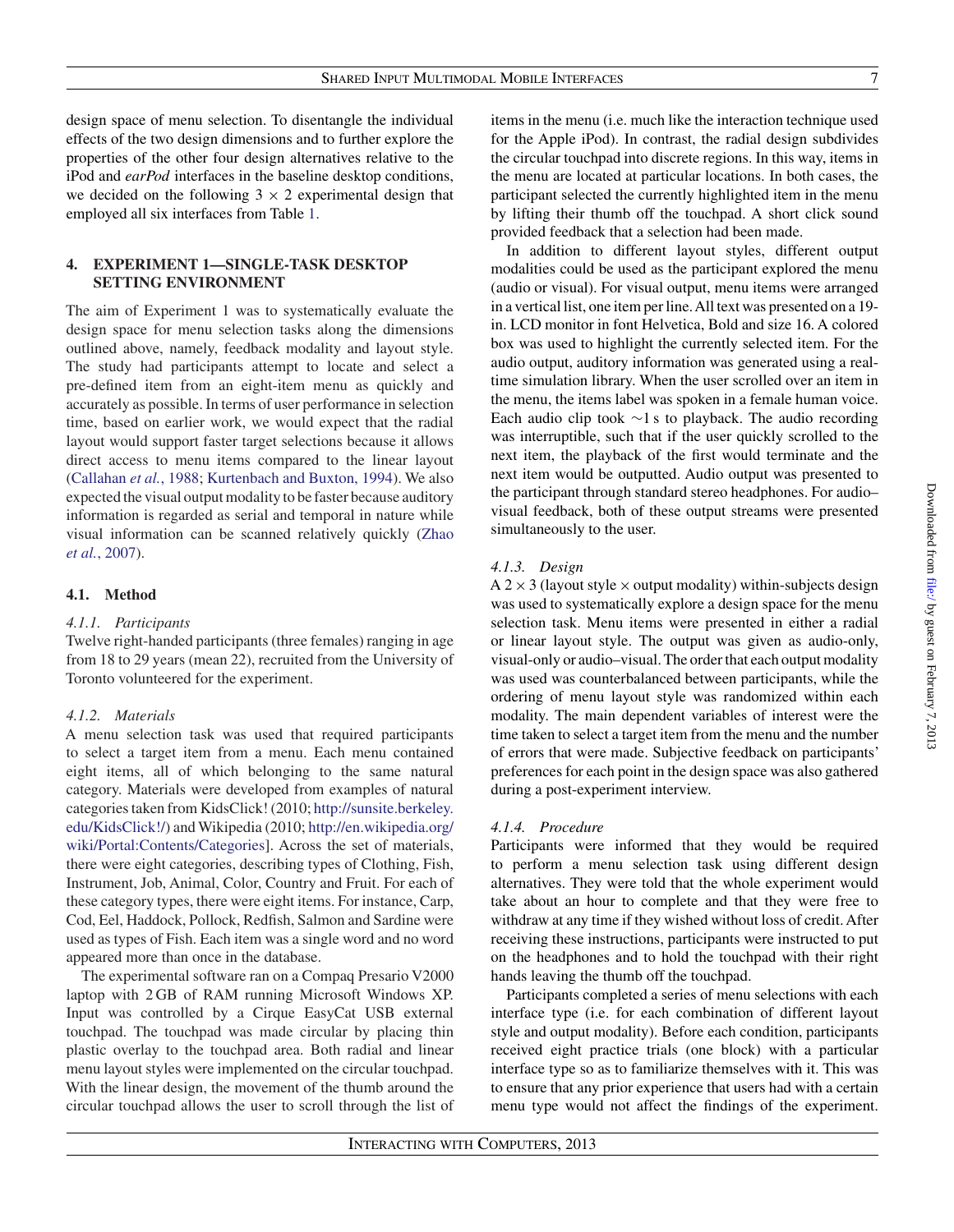

Figure 6. Visual stimulus at top of the screen.

Once familiar with the interface, each participant completed 96 trials, consisting of 12 blocks of trials for each of the 8 possible target positions. That is, in total, each participant completed 576 experimental trials (2 layout style  $\times$  3 output modality  $\times$  8 target items  $\times$  12 blocks) along with 48 practice trials.

For each trial, the to-be-selected item was presented in the center of the monitor (e.g. 'Animal'). Once they had encoded the to-be-selected item, the participant could start the trial menu by pressing the touchpad (i.e. making a selection gesture). The participant then searched the menu for the target. Dependent on condition, participants either received audio-only, visual-only or audio–visual output as they searched. In the audio conditions, participants heard the spoken names of each traversed menu item through their headphones. In the visual condition, menu items were displayed on the screen (Fig. 6). Participants selected the currently highlighted item by lifting their thumb off the touchpad. If an incorrect selection was made, then participants were notified by a visual prompt that informed them of their error. Participants were required to make another selection from the menu and did not progress to the next trial until the target was selected. The trial ended when the participant selected the target and participants were instructed to locate the target as quickly and as accurately as possible. After each trial, a visual message in the center of the screen instructed participants to press the spacebar to proceed to the next trial. Participants were allowed to take breaks between trials and breaks were enforced between each interface condition. After completing all of the trials, participants were asked to answer a set of questions about their preferences for each interface design.

### **4.2. Results**

For each trial, we consider data from when the menu first appeared to when the participant selected an item. For statistical analysis, a  $2 \times 3 \times 12$  repeated-measures ANOVA was used, and effects were judged significant if they reached a 0.05 significance level.



**Figure 7.** Response time for all six interfaces, sorted by modalities.

#### *4.2.1. Errors*

Participants made very few selection errors, occurring on only 5% of trials ( $SD = 0.005$ ). There was no reliable difference in error-rate regardless of the menu layout style (radial 5.3% versus linear 4.7%) or of the output modality used (audio 4.8%, visual 5.4% and audio–visual 4.9%). Neither was there any evidence to suggest a change in error-rate over consecutive blocks of trials. Indeed, statistical analysis showed all effects to be nonsignificant (all *F* s *<* 1*.*03). We next consider the response time data.

#### *4.2.2. Response time*

For response time data, trials in which an incorrect item was selected on the first selection were removed—thus, we consider only response time for correct selections. Figure 7 shows the mean response time for each of the experimental conditions. Participants were significantly slower at selecting target items when the menu used a linear layout ( $M = 2.33$  s) rather than a radial layout ( $M = 1.58$  s) ( $F_{1,11} = 3.06$ ,  $P < 0.001$ ). Participants were also significantly slower when they received only audio feedback  $(M = 2.12 \text{ s})$  compared with when they received visual feedback, either in the visual-only condition  $(M = 1.7 s)$  or the audio–visual condition  $(M = 1.83 s)$  $(F_{2,22} = 8.69, P < 0.001)$ . As can be seen in Fig. 7, the difference in response time between the radial and linear layouts increased when audio feedback was used. Indeed, statistical analysis shows that there was a significant two-way interaction between output modality and layout style  $(F_{2,22} = 8.69)$ , *P <* 0*.*01). This suggests that using a radial layout only carries performance benefits when the participant has to rely only on audio feedback.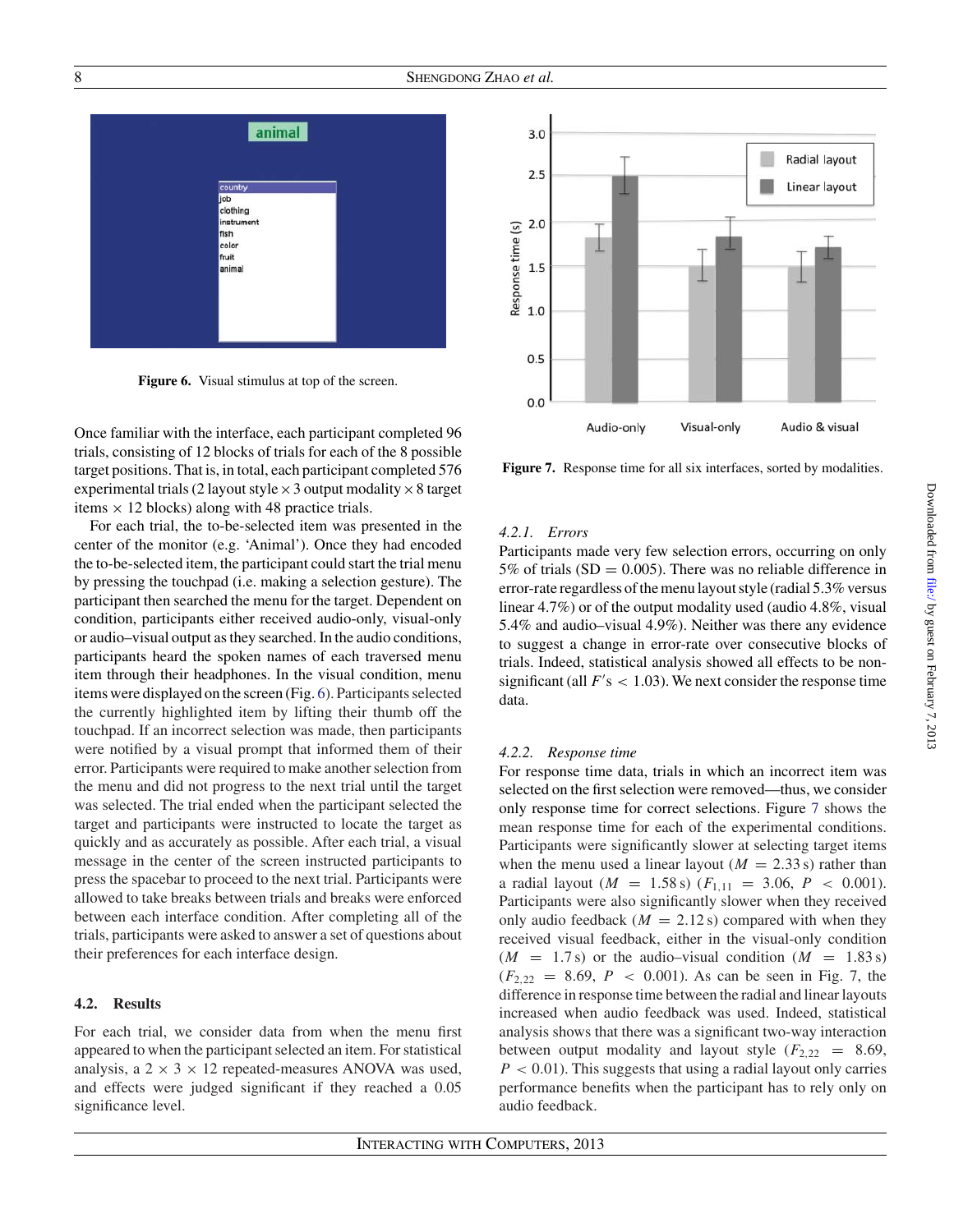# *4.2.3. Observations & subjective preference*

Feedback from the post-experimental interviews indicated that the visual radial and audio–visual radial interfaces were rated most favorably by participants, while the audio linear interface had the lowest user satisfaction score. Almost all of the participants (10 of 12) reported that they preferred visual feedback to audio feedback. There were however two participants who said that they preferred receiving audio feedback to visual feedback. It is interesting to note that in terms of performance metrics, these participants were nonetheless faster at completing the selection task when they received visual feedback. This suggests that these two participants preference for audio feedback might stem from the novelty of using this interaction technique.

#### **4.3. Discussion**

The aim of the Experiment 1 was to evaluate different points in design space for devices that support menu selection. Results show that visual feedback modality affords faster selections presumably because audio takes time to listen, whereas for visual, we can quickly search visually for the to-be-selected item. In terms of layout, radial confers some benefit to a tradition linear; but these benefits are for audio—presumably because the participant has learnt. These results are consistent with [Yin and](#page-17-0) [Zhai \(2006\)](#page-17-0) and [Callahan](#page-15-0) *et al.*, (1988) and suggest that visual feedback is optimal for supporting menu selection in single-task desktop environment. We next consider how different design alternatives might be better for alternative contexts of use. In particular, we consider how each of the above design alternatives fair when the user is engaged in some ongoing safety-critical primary task.

# **5. EXPERIMENT2—DUAL-TASK DRIVING SETTING ENVIRONMENT**

Today's mobile devices are often used while a person is performing another task. In particular, the driver of a car typically drives the vehicle while performing other tasks or dealing with various distractions and this dual-tasking environment has attracted considerable research attention.

According to a survey of American drivers [GMAC2006], menus on mobile devices (specifically the iPod) are commonly used while driving, especially by young drivers ages 18– 24. Although widely prohibited in many countries (legislation has been introduced in many countries including Australia, France, Germany, Japan, Russia, Singapore and the UK), people continue to use nomadic technology devices, such as cell phones and digital music players, while driving. For instance, compliance with the UK ban has slipped from 90% from its introduction in 2003 to around 75% in 2007.

Previous work on driver distraction resulting from cell phone use shows that it competes for limited visual attention

reso[urces,](#page-15-0) [thus](#page-15-0) [harming](#page-15-0) [performance](#page-15-0) [\(e.g.](#page-15-0) Alm and Nilsson, 1994; [McKnight and McKnight, 1993;](#page-16-0) [Brumby](#page-15-0) *et al*., 2009). Other research suggests that cognitive load alone, separate from perceptual/motor load, is sufficient to produce distraction effects. For instance, [Strayer and Johnson \(2001\)](#page-16-0) and Strayer *et al.* (2003) [in](#page-16-0) [a](#page-16-0) [series](#page-16-0) [of](#page-16-0) [studies](#page-16-0) [indicated](#page-16-0) [that](#page-16-0) [the](#page-16-0) [cogni](#page-16-0)tive act of generating a word is sufficient to cause noticeable distraction effects. It is unclear then whether designing a mobile device so that it does not place additional demands on visual attention resources would mitigate the harmful effects of distraction. The increased cognitive load of interacting, even with an eyes-free device such as the *earPod*, may be sufficient to result in adverse effects for driving performance.

Given that it is difficult to make people stop engaging in secondary tasks while driving, there may be substantial value in directing efforts to better designing mobile devices to make their use by the driver of a car less egregious. A user-centered design approach that is sensitive to the environmental constraints imposed by using a mobile device in the context of an on-going dynamic task.

Experiment 1 provided empirical results for various menu interaction techniques under the desktop setting. The results of this first study suggest that visual output modality works well for supporting menu selection in static single-task settings. However, it is an open empirical question whether visual interfaces also offer performance gains when the user is concurrently engaged in an ongoing dynamic task, such as driving a car. In particular, because visual interfaces demand visual attention, we might assume that this might lead to greater driver distraction than using audio. In contrast then, we might expect that audio output may confer benefits in this dualtask setting. In the next section of this paper, we describe an experiment that is designed to address this question.

# **5.1. Method**

#### *5.1.1. Participants*

Another 12 participants (1 female) ranging in age from 20 to 35 years (mean 27), recruited within the university community, volunteered for the experiment.

## *5.1.2. Materials*

The driving experiment was conducted using a desktop driving simulator. The simulation environment, coded in Java with OpenGL graphics, incorporates a three-lane highway with the driver's vehicle in the center lane, as shown in Fig. [8.](#page-9-0) The highway includes alternating straight segments and curved segments with varying curvatures, all of which can be driven at normal highway speeds. A second automated vehicle, visible in the rear-view mirror, follows behind the driver's car at a distance of roughly 50 feet (15 m) so the driver to keep at an adequate speed and distance between the lead car and the car behind. Construction cones are placed on each side of the driver's lane to motivate as accurate lane keeping as possible. Previous versions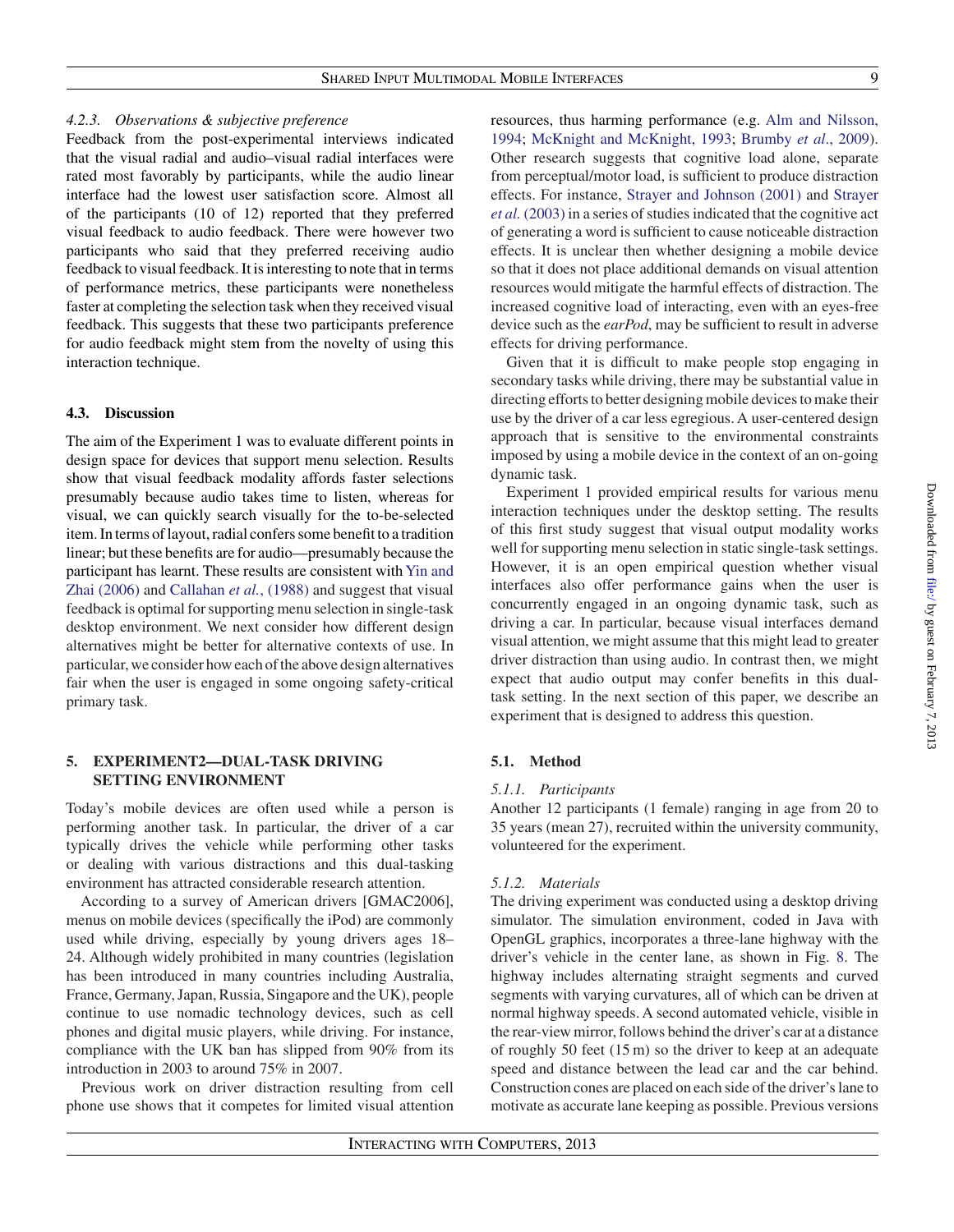<span id="page-9-0"></span>

**Figure 8.** Driving simulation environment.



**Figure 9.** Set-up of experiment (not drawn to scale).

of a very similar environment have been used successfully to study various aspects of driver behavior (e.g. [Salvucci, 2001,](#page-16-0) 2005; Salvucci *et al.*, 2007].

The hardware setup comprised a desktop computer controlled by a Logitech MOMO $^{\circledR}$  steering wheel with force feedback. The simulation was run on an Apple desktop computer with an Intel Xeon CPU running at 2.00 GHz, 2 GB RAM and an NVIDIA GeForce 7300 GT graphics card. The environment was displayed on a 30 in. (69 cm) monitor at a distance of roughly 33 in. (85 cm) from the driver. The earPod was held in the dominant hand of the participant. For added realism, a soundtrack of real driving noise was run on continuous loop during the driving portions of the study. A rough set up of the experiment is shown in Fig. 9.

The experiment was divided into two parts. The first part (desktop condition) replicated Experiment 1 except it was much shorter. This setting allowed users to get familiar with the menu and the interaction techniques before they moved to the second and arguably more difficult part: driving and menu selection at the same time (driving condition). The experiment was designed to simulate a realistic usage scenario.

For the desktop condition, the setup was exactly the same as for Experiment 1 except the following difference.

In Experiment 2, both audio and visual stimuli were provided simultaneously and this allowed users to pick their preferred stimuli for different interfaces. Because driving is very different from desktop interaction, visual stimuli could be a possible source of distraction, thus complicating the interpretation of results. However, only using audio stimuli would not permit analysis of modality effects. To address these issues, we decided to provide both types of stimuli and allow users to pick the one that they would attend to during the experiment. This allowed us to find out which stimuli they actually used during the experiment. To allow better comparison between the two settings, we also used dual stimuli for the desktop condition.

The dual-task simulated driving condition is the focus of this experiment, but the desktop condition is also essential because it provides the necessary training for users to get familiar with techniques. This closely simulates real-world scenarios where users typically already have some experience with their devices before using them inside vehicles.

#### *5.1.3. Design*

A within-participants design was used. The exact design is summarized below. Desktop condition: 12 participants  $\times$  6 techniques  $\times$  8 items of 1 menu configurations: *(Condition 8)*  $\times$  5 blocks (4 blocks + 1 practice block for desktop conditions*)* + driving condition: 12 participants  $\times$  6 techniques  $\times$  8 consecutive selection of 1 menu item: *(Condition 8)*  $\times$  2 blocks (1 block + 1 practice block for driving conditions*)* = 4032 menu selections in total  $(2880 + 1152)$ .

### *5.1.4. Instructions*

During the desktop condition, the instructions remain the same as Experiment 1, where the participants were asked to complete the menu selection as quickly and accurately as possible. During the driving condition, for each trial, the participants were asked to complete the menu selection task as quickly and as accurately as possible while following an automated lead car that runs at a constant speed of 65 miles/h (∼105 km/h) and to maintain a reasonable, realistic following distance.

#### *5.1.5. Procedure*

After completing the desktop trials, participants were asked to answer a set of questions regarding their experience for the desktop conditions. They then moved to the driving simulator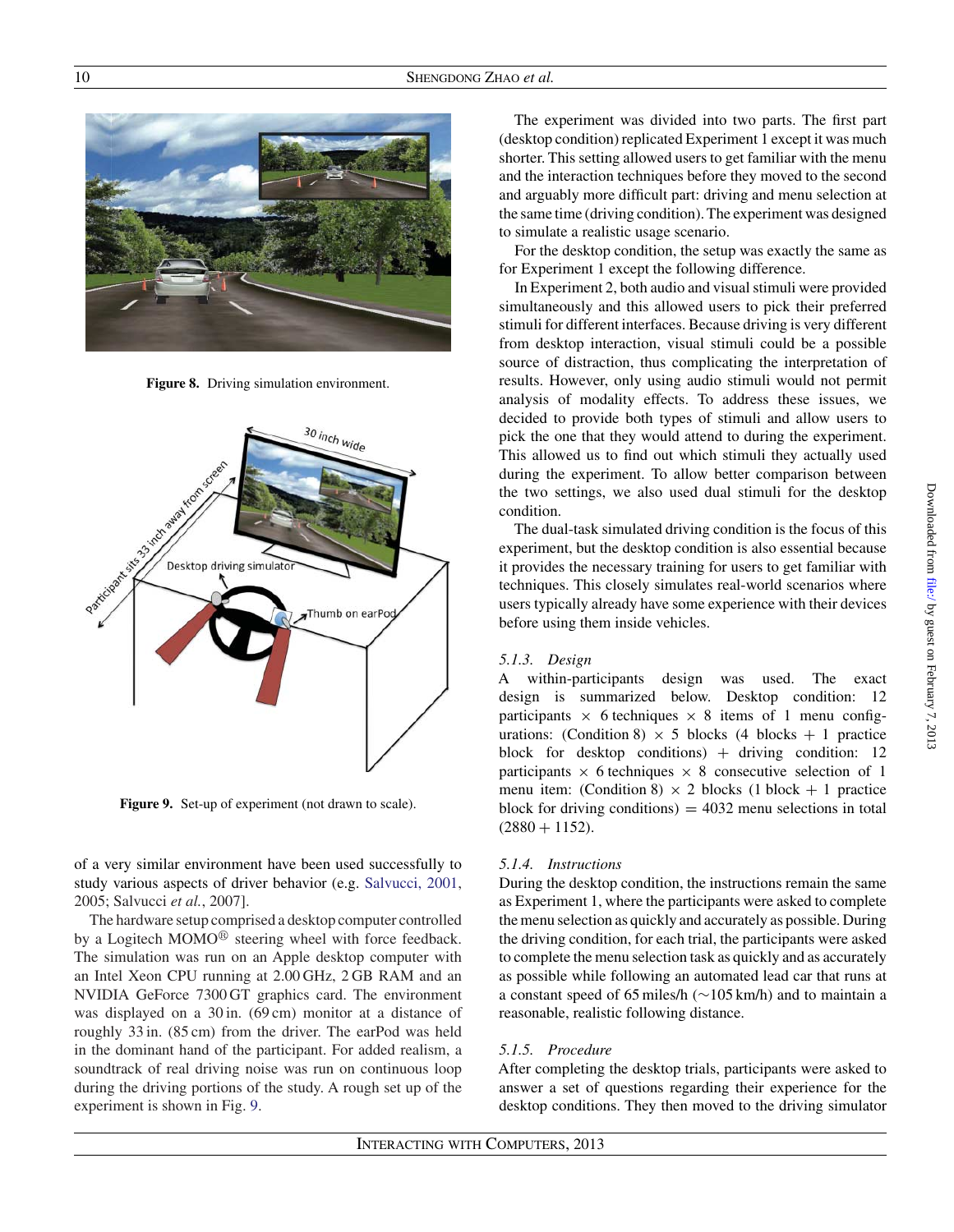and completed the menu selection tasks while driving. At least 10 s elapsed between the end of one menu-selection trial and the start of the next trial; this time allowed participants to perform any necessary corrective steering after each trial and re-center the vehicle to a normal driving state(note that this constraint reduced the number of trials possible in the driving context, but was absolutely necessary to maintain the integrity of the driver performance data.). The participants were allowed to take breaks between trials. Breaks were enforced after a maximum of 15 min of driving to avoid fatigue. Before each of the desktop and driving conditions, participants received eight practice trials (one block) for that particular interface. Each participant performed the entire experiment in one sitting which took ∼90 min (the desktop condition typically finished within 20 min and the driving condition typically lasted 40 min, with the extra time being used for questionnaires and breaks). After completion of the driving session, the same set of questions with the desktop condition was asked again regarding user experience during the trials.

## **5.2. Results**

Both accuracy and response time results for the desktop setting were consistent with the ones from Experiment 1. Actual numbers varied, but no change was found concerning significance of effects.

#### *5.2.1. Observations & subjective preference*

Although this experiment differed little from Experiment 1, a set of additional questions in the post experimental questionnaire allowed us to gain more insights into users'experience. Since we use both visual and audio stimuli in this experiment, users were asked 'Which stimuli did you attend to during the experiment?' The answers were consistently visual (11 of 12 subjects) and only one subject said both. For the question 'Which feedback modality did you use under the dual-modality conditions?', the answers were again consistently 'visual'or 'primary visual'. For the question 'If you only used one type of feedback or primarily used only one type of feedback, did you found the other kind of feedback (audio or visual) distracting?', 3/12 users answered 'Yes, I found the audio feedback a bit distracting', while most subjects (9/12) said 'No'. Based on this feedback, it is clear that the visual modality is preferred under the single task desktop environment.

# *5.2.2. Accuracy*

There were no significant differences in accuracy for either modality (audio 88.9%, visual 88.3% and dual 88.8%) or menu style (radial 88.3% and linear 89.0%). This is consistent with the findings from the desktop settings.

## *5.2.3. Selection time*

Tests in the driving setting showed some unexpected findings. There was no significant main effect of modality on response

time while driving. This is somewhat surprising since response time for audio was significantly slower than for visual in the desktop conditions. However, there was still a significant main effect of menu style,  $(F_{1,11} = 32.86, P < 0.001)$ . Radial (3.34 s) was significantly faster than linear (4.12 s), which is also consistent with the findings from the desktop conditions. The average selection time for the six interfaces was: audio radial (3.27 s), audio linear (4.09 s), audio visual radial (3.53 s), audio visual linear (4.15 s), visual radial (3.27 s) and visual linear (4.10 s).

#### *5.2.4. Lateral velocity*

In testing interaction in the driving context, arguably the most important aspect of this interaction is the effect on driver performance. One common way to measure performance involves analysis of the vehicle's lateral (side-to-side) velocity as an indicator of vehicle stability. We computed the average lateral velocity over a time window that included both the interaction with the device and a period of 5s after the completion of the interaction; this latter period accounts for vehicle 'correction'that typically takes place after distraction during which the driver corrects the lateral position of the vehicle—which is best attributed to the immediately preceding interaction trial.

For our experiment, we found a significant effect of modality  $(F_{2,22} = 6.99, P < 0.01)$  but no significant effect of menu style  $(F_{1,11} = 1.01, P =$ n.s.) and no significant interaction between modality and menu style  $(F_{2,22} = 0.03, P =$ n.s.). The effect of modality is shown in Fig. [10.](#page-11-0) Pairwise comparisons showed no significant differences between the audio and the dual modalities, but both of these modalities differed significantly from the visual modality (*P <* 0*.*05). The lower lateral velocity (i.e. higher stability) for the audio versus the visual condition indicates, not surprisingly, that the visual attention needed for the visual condition causes additional distraction and reduced performance. Interestingly, the dual condition produces essentially the same reduced distraction as the audio condition, suggesting that drivers relied on the audio portion of the dual interaction while driving (which is supported by the drivers' post-experiment reports as discussed below).

#### *5.2.5. Following distance*

Lateral velocity is a measure of the results of distraction on driver performance. Another measure of distraction is the following distance to the lead car: in essence, as drivers feel themselves being distracted, they tend to back away from the car in front of them for safety reasons. We computed the average following distance using the same time window around a particular trial as used for the analysis of lateral velocity.

Overall, as was found in the case of lateral velocity, there was a significant effect of modality on following distance  $(F_{2,22} = 6.66, P < 0.01)$  but there was neither significant main effect of menu style ( $F_{1,11} = 0.07$ ,  $P =$  n.s.) nor a significant interaction between modality and menu style  $(F_{2,22} = 1.44,$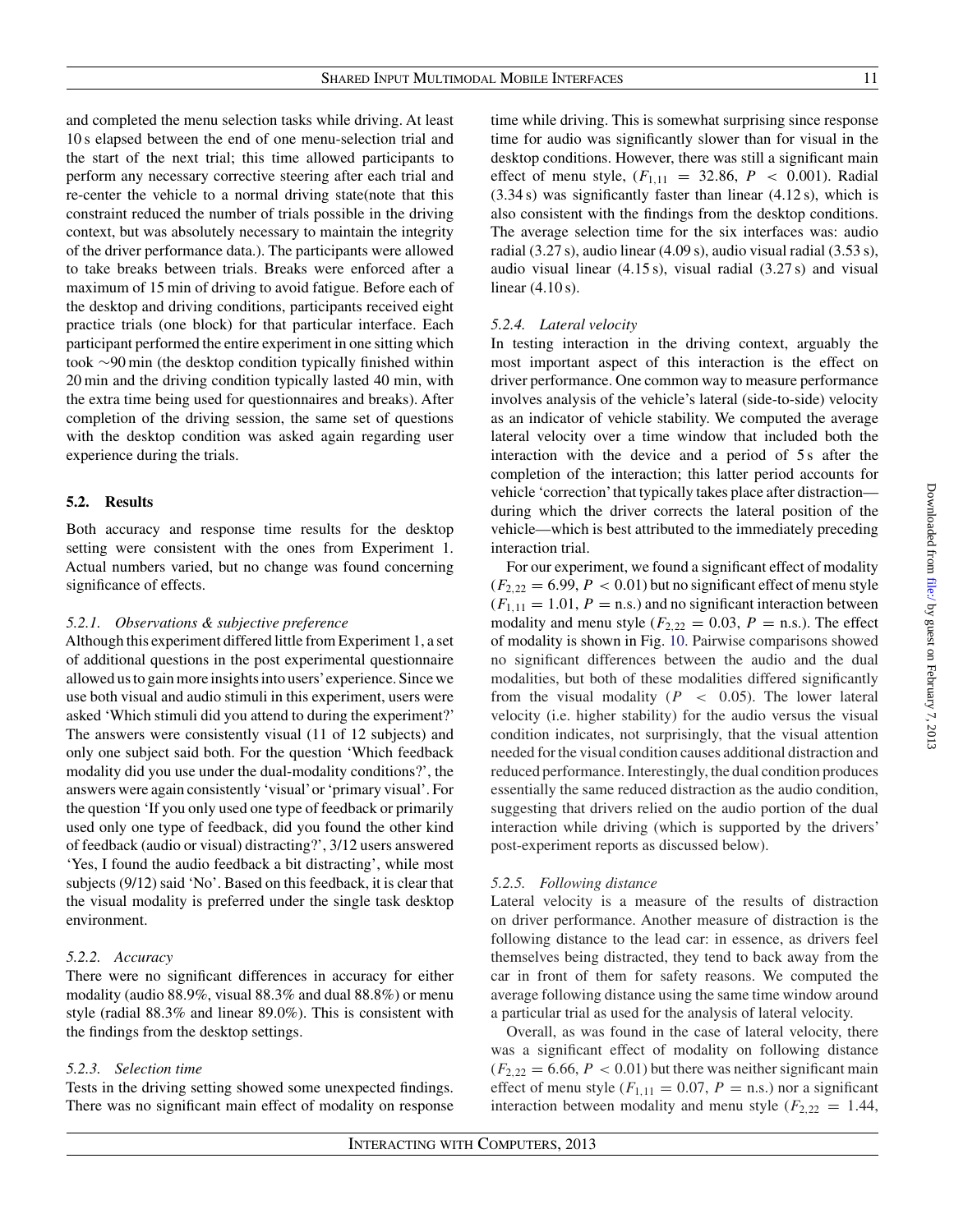<span id="page-11-0"></span>

**Figure 10.** Lateral velocity and following distance by modality.

 $P =$  n.s.). The average following distances by modality are shown in Fig. 10. Comparing this graph with the graph for lateral velocity, their similarity strongly suggests that drivers have a sense of the distraction potential for the three modalities: increased distraction as measured by larger lateral velocities led to increased following distances. Thus, drivers responded to the increased distraction by backing off from the lead car and giving themselves, in essence, more room for error.

## *5.2.6. Observations & subjective preference*

For the same set of questions asked after the single task conditions, the preferences changed completely for driving. For the question, 'Which stimuli did you attend to during the experiment?' The answers were consistently audio (10 of 12 subjects) and only two subjects said both. For the question, 'Which feedback modality did you use under the dual-modality conditions?' The answers were again consistently 'audio'. All participants felt that audio was much safer to use than visual while driving. For the question, 'If you only used one type of feedback or primarily used only one type of feedback, did you find the other kind of feedback (audio or visual) distracting?', most users (9 of 12) reported that they totally ignored the visual feedback thus turning the dual-modality interface into an audio only interface. However, users who occasionally glanced at the visual interface found the visual feedback not just distracting, but dangerous and this point will be revisited in Section 6.

## **5.3. Desktop versus driving**

Further interesting observations come from comparing the desktop conditions with the driving conditions. A new variable called experiment type was introduced into our analysis. The



**Figure 11.** Experiment type  $\times$  modality interaction.

experiment type had two possible values: desktop conditions and driving conditions.

## *5.3.1. Accuracy*

There was a significant main effect of experiment type,  $(F_{1,11} =$ 27*.*26, *P <* 0*.*001). The mean accuracy for desktop conditions (94.4%) was significantly higher than for the driving conditions (88.6%). This is not surprising since the user had to perform a more difficult task (two selections in a row) and also had to deal with a secondary driving task.

# *5.3.2. Response Time*

There was a significant main effect of experiment type on response time  $(F_{1,11} = 133.74, P < 0.001)$ . The mean selection time in the driving conditions (3.73 s) was significantly slower than the corresponding performance in the desktop conditions (2.63 s). This delay is likely due to the secondary driving task.

There was a significant experiment type  $\times$  modality interaction,  $(F_{2,22} = 12.13, P < 0.001)$ . While response time was significantly slower for the audio conditions in the desktop settings, it was no slower than the other conditions while driving (Fig. 11). This finding along with the empirical data obtained on lateral velocity and following distance all strongly suggest that the audio modality may be useful in driving, since it may increase safety without harming performance when interacting with a device.

There was also a significant experiment type  $\times$  menu style interaction,  $(F_{1,11} = 32.98, p < 0.001)$ . A closer examination indicates that the radial menu style has a larger advantage in terms of response time than the linear menu style for the desktop setting (Fig. [12\)](#page-12-0).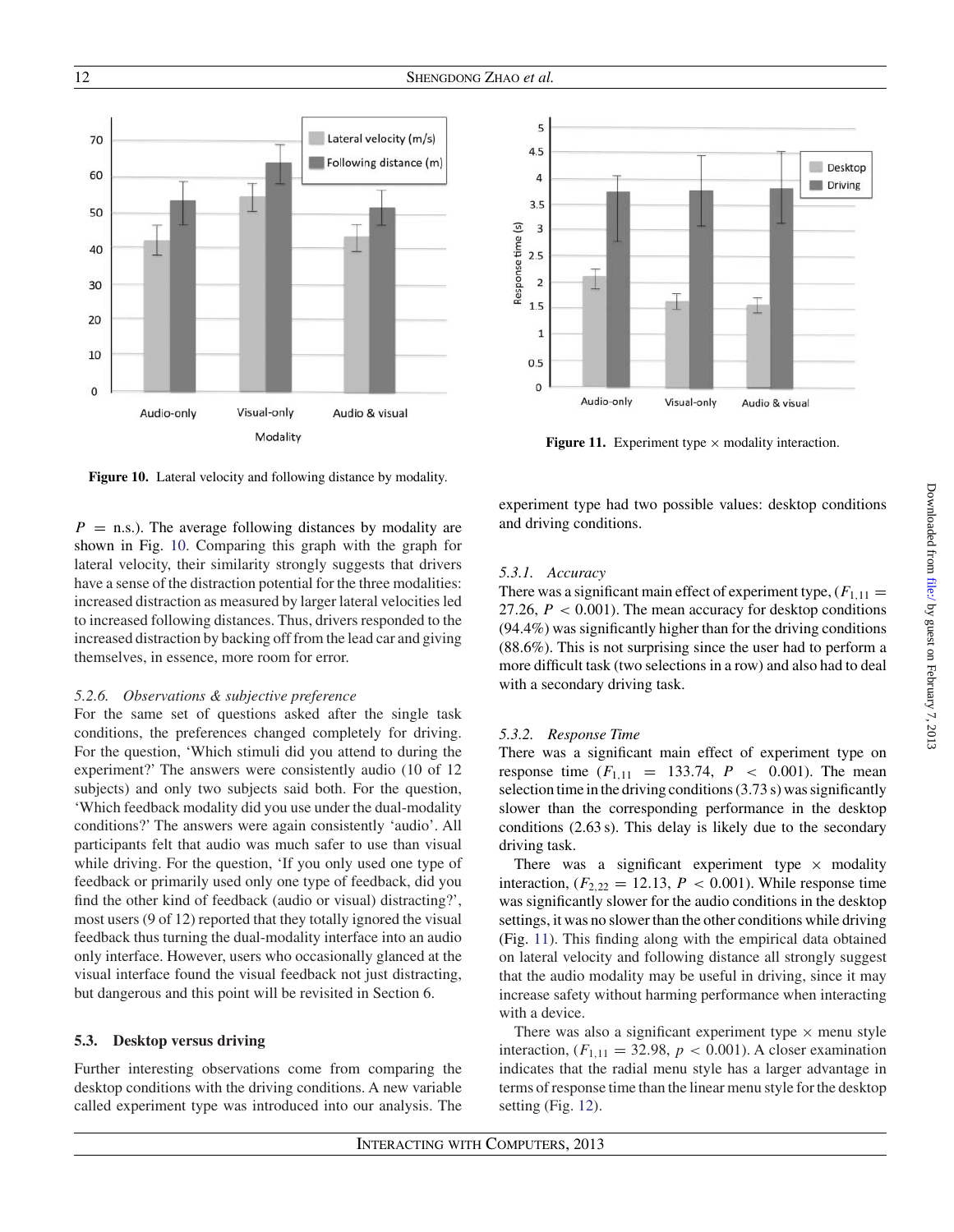<span id="page-12-0"></span>

**Figure 12.** Experiment type  $\times$  menu style interaction.

# **6. DISCUSSION AND DESIGN RECOMMENDATION**

### **6.1. Audio versus visual versus dual**

The most dramatic differences were found for the modality of feedback. In fact, both the results and subjective feedback differed markedly between the desktop and driving settings.

## *6.1.1. Desktop setting*

Visual feedback was generally preferred by users, although 2 of the 12 participants told us that they preferred audio even in the desktop settings. However, even for them, performance on the visual and dual interface was much faster than the audio interfaces. Thus, visual feedback is advantageous in this setting. Users' reported experience for the dual-modality interface was interesting. These interfaces received the highest overall ranking and were ranked either as the favorite ones or right next to the favorite interfaces. However, for users who strictly preferred one kind of feedback (perhaps because they are either audio learners or visual learners), user reaction toward the other modality differed. For users who strictly prefer visual interfaces, they often found audio slightly annoying. However, people who prefer audio feedback are not affected by the presentation of the visual interfaces and tended to rank them as equally preferred to the audio only interfaces. This is perhaps due to people having the ability to close their eyes or to not pay attention to the screen if they are tired of looking [\(Gaver, 1997\)](#page-15-0).

Overall, visual and dual interfaces were the favorites for desktop settings. Perhaps, the best strategy for the desktop setting is the dual interface but having the ability to turn off the audio or visual feedback when needed.

#### *6.1.2. Driving setting*

The change in user reaction between desktop and driving settings was dramatic. While the preference of modality still varied slightly for the desktop conditions, audio was consistently judged to be much better than visual for driving. This was true even for users who strongly preferred visual feedback in the desktop settings. One such user said after completing the driving conditions 'Although I prefer visual feedback for desktop, I found it completely useless while driving, where audio is much better'. For the dual interfaces in the desktop setting, users tend to use both modalities of feedback while performing trials. While driving, most users  $(9 \text{ of } 12)$ completely ignored the visual feedback. Even for users, who occasionally glanced at the screen for extra information, they felt negative about it. As one subject put it, 'having the option to look at the visual information while driving is potential a safety hazard. I found myself tending to look at it while I was having difficulty finding the desirable item through audio, but it felt very dangerous, and I prefer an audio-only interface since it doesn't allow me to look at all'.

## **6.2. Linear versus radial**

Compared with modality, menu style had a less dramatic effect, but still generated some interesting findings. Under both desktop and driving conditions, radial menu style yielded better performance than linear and was more preferred by users. However, compared with the desktop settings, the radial menu style did relatively better in terms of speed in the driving conditions, as described earlier by the experiment type  $\times$  menu style interaction effect, (Fig. 12). This indicates that in the more difficult or complex environment, there is actually more incentive to switch to the radial menu style if possible.

#### **6.3. Design for multiple scenarios**

As devices become more powerful in terms of the number of features and more portable in terms of size and form factor, they are more likely to be used under a variety of scenarios. This imposes serious issues for interface designers since different scenarios often have very different requirements and constraints, as demonstrated by our study. The best solutions for one scenario may not be the best solution for another scenario. How to design a good design solution that works across a variety of conditions therefore presents a significant challenge for HCI Human-Computer Interaction research and interface design. Our exploration here represents one step toward further understanding user interaction with multiple modalities across multitasking environments.

## **6.4. Implication for design for individual scenarios**

Based on the results of the experiments reported in this paper, we offer the following recommendation for the design of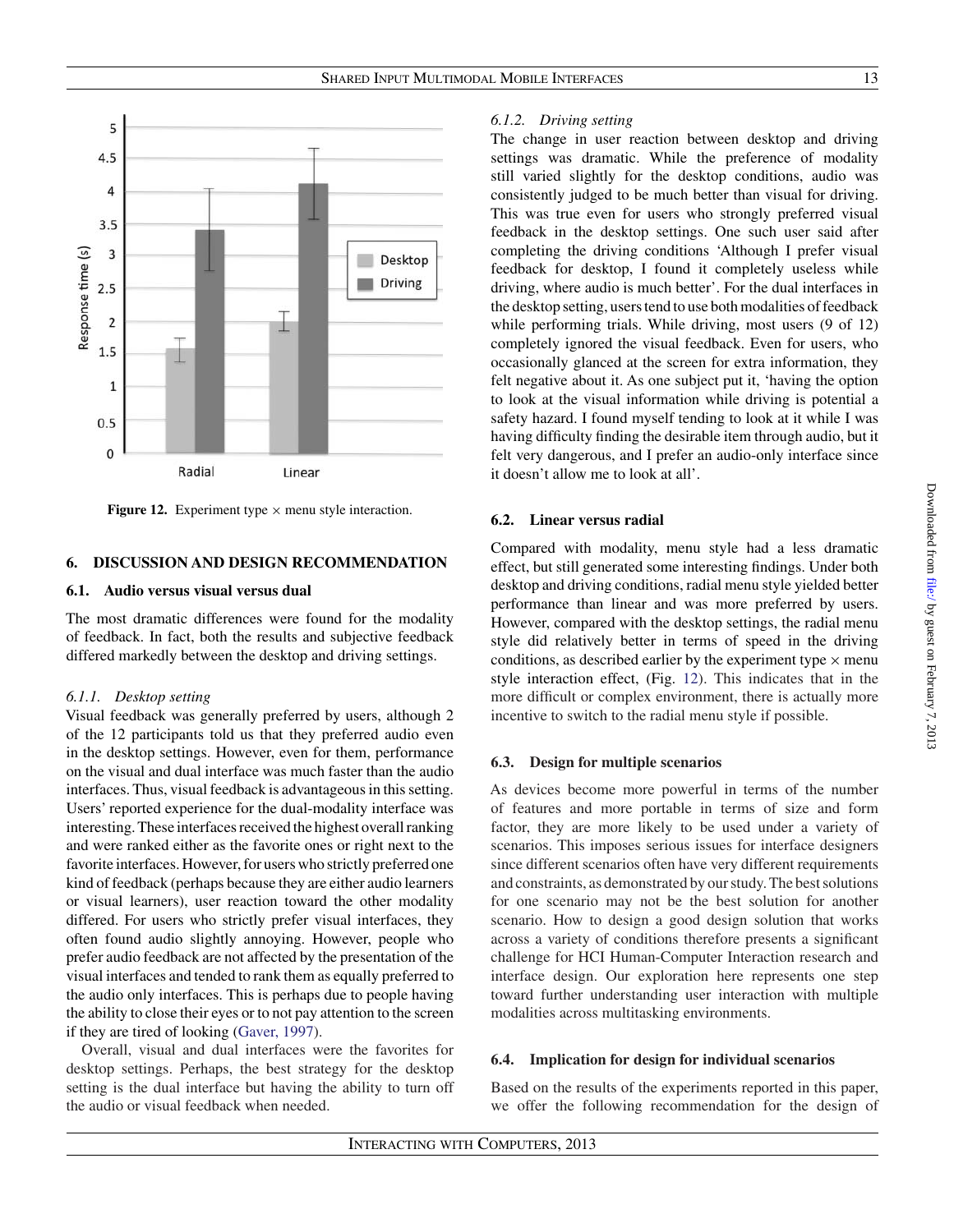menu selection interface for use in single-task (i.e. desktoplike) conditions or while the user is engaged with an on-going dynamic task (such as while driving a car).

For desktop settings, while radial and linear menu style each have their advantages—radial style is quicker to access, while linear style is more flexible and easier to design the structure and content of the menu—if the designer has a reasonably sized static menu, using visual or dual radial layout would likely yield better performance. Otherwise, visual or dual linear are also quite usable and are perhaps more suitable for menus that are longer or that have dynamic content.

For driving conditions, we recommend audio radial for reasonably sized static menu. If the menu size is longer or contains dynamic content, audio linear is probably more suitable and we do not recommend visual interfaces at all. Even the dual interfaces should be excluded if possible to avoid potential danger. In addition, although audio interfaces are safer under the driving conditions, they still impose a cognitive load which could affect a user's driving performance.

# **6.5. Implication for design for integrated scenario and shared input multimodal mobile interfaces**

While multi-tasking in mobile scenarios has been heavily investigated [\(Pascoe](#page-16-0) *et al.*, 2000), a significant amount of efforts have been taken into the design of eyes-free interface/interaction techniques for mobile devices; however, as [Pascoe](#page-16-0) *et al.* (2000) have pointed out, while mobile devices can be accessed on the move, they are frequently used in stationary scenarios where users have the majority of their visual attention available for mobile HCI tasks. In such cases, the visual interface will often have an advantage. While earlier research often tends to focus on either the general use or eyes-free use of mobile devices (Fig. 13, usage Scenario 2), we believe that both stationary and eyes-free usage scenarios are equally important for mobile interface design and need to considered as an integrated whole rather than two separate scenarios.

In this integrated scenario, users will use their mobile devices either stationary or on-the-move and often need to switch between these scenarios according to context. To design for this integrated scenario, it requires designers to consider interface solutions that are suitable for both scenarios and support the easy switch between their usages to seek a balanced design.

However, the design of such type of integrated interface can be difficult since the design requirement for the stationary use is quite different from on-the-move use. As demonstrated in our experiment, eyes-free auditory interface is more suitable in the driving scenario while the visual interface is optimal for the desktop usage scenario.

A possible and seemingly promising solution for this type of integrated mobile scenario is the shared input multimodal mobile interface (Fig. [14,](#page-14-0) right). Since shared input multimodal interfaces share the same input mechanism, they require less additional effort to learn. Furthermore, since the input mechanism is shared between two interfaces, the motor skill required to operate both interfaces is the same. Using either



Figure 13. Three approaches for designing mobile interfaces and interaction techniques. The first two represent more traditional approaches while the third one is our proposed approach.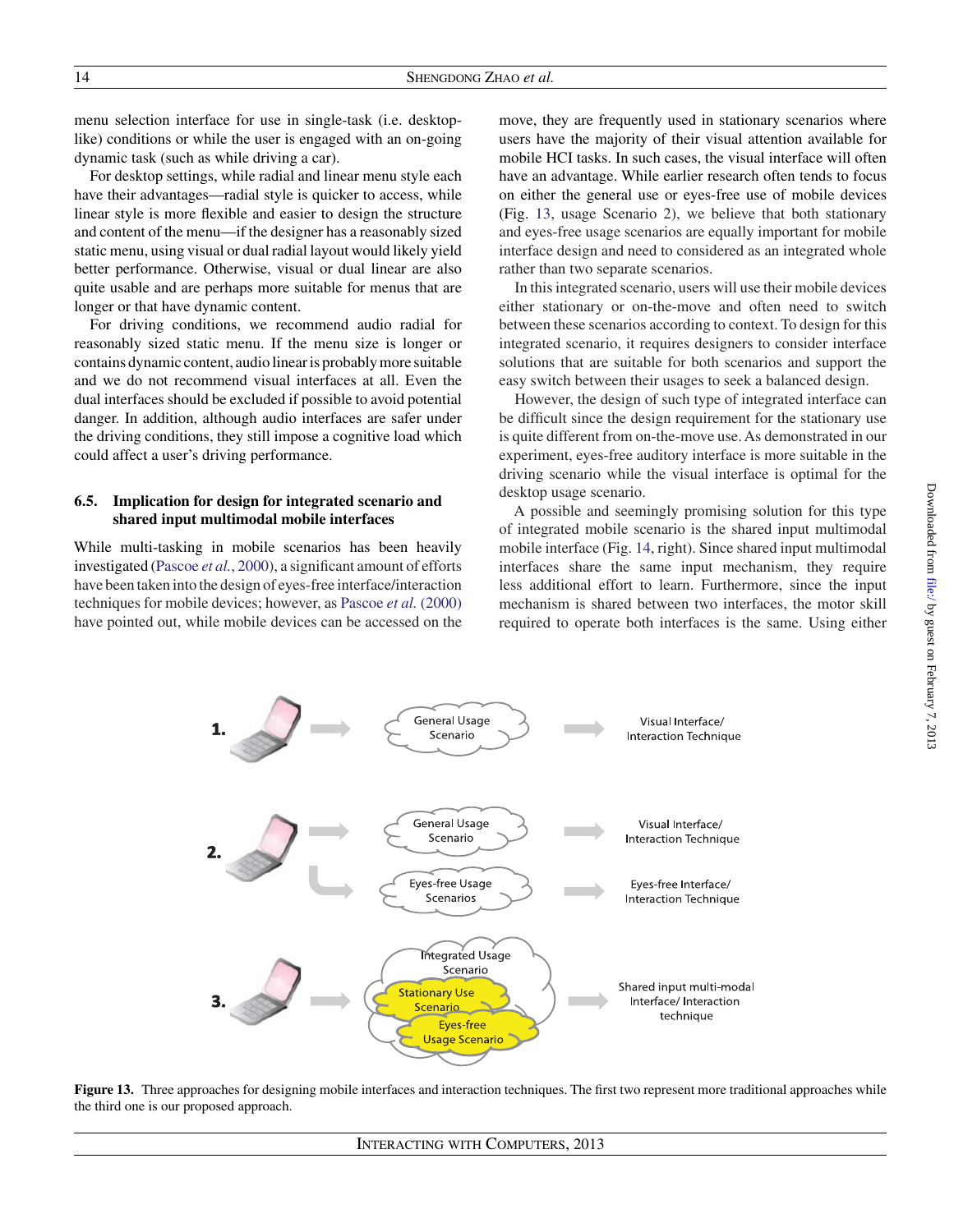Input (shared)



Visual (GUI)

**Interface B** 

**Visual Radial** 

Dial)

Traditional approach often uses two different methods to allow users to Dual-modality interface uses two related methods different access the same functionality using two different modalities of feedback only in modality of feedback to achieve the same task

Audio

Visual (GUI)

**Interface A** 

Voice dial)

**Interface B** 

Manual dial)

<span id="page-14-0"></span>Speech

Touch

**Figure 14.** Two interfaces with different input-output modalities (left) versus the shared input multimodal interface.

interface also trains the use of the other interface, which could potentially reduce the learning time for users to achieve expert performance in both interfaces. The concept of using common input and multiple output modalities is not new as seen in [Brewster and Crease's \(1999\)](#page-15-0) audio-enhanced widgets, who also used multiple output modalities for the same input mechanism. However, in their work, the multiple output modalities complement each other for the same task in the same scenario. As stated by [Brewster and Crease \(1999\),](#page-15-0) their 'aim was to enhance standard graphical menus with more salient feedback to see if menu errors could be solved and also to see if sound was effective as the feedback'. Their approach is not designed for the diverse usage scenarios (which often include both stationary and on-the-move use [\(Pascoe](#page-16-0) *et al.*, 2000)) often encountered by users on their mobile devices today. In our approach, the multiple modalities work independently and the audio modality have an equivalent role as the visual modality. Our approach is designed for both stationary and on-the-move usage of mobile devices.

The type of multimodal systems, we are proposing, is a specific type of multimodal system where the audio and visual feedbacks are independent and used non-concurrently. This is considered as an exclusive system according to [Nigay and](#page-16-0) [Coutaz's \(1993\)](#page-16-0) taxonomy and an equivalent output multimodal system according to [Coutaz](#page-15-0) *et al.* (1995). We envision that this type of interface is particularly useful for mobile devices due to their diverse usage scenarios. Therefore, we call our proposed approach the 'shared input multimodal mobile interfaces'.

This type of interface can be accessed independently by either modality alone (not excluding the possibility of using them at the same time); this is different from a multimodal interface where an interface generates feedback using a number of modalities that often complement each other, but not independently. Our results showed that performance and user preference can

change dramatically from one scenario to the other; therefore, coercing users to adopt one type of modality is not desirable, in our opinion. Instead it is far better to let users decide which output modality they wish to attend to in a given situation. Of course this leaves open the important question of how users will go about deciding which output modality to use in a given situation (but see, [Brumby](#page-15-0) *et al*., 2011, for an approach for tackling this question).

Critically, we advocate that the method for completing a task on a device should be invariant to the interaction technique used. For instance, in the case of *earPod*, both visual and auditory methods of feedback operate in a consistent manner, meaning that the user need learn only a single method for selecting an item from the menu. For this to be effective it is important that there is a common interaction style that operates across the various output modalities that can be used. At the time of this writing, there are very few interfaces that support such shared input multimodal styles of interaction, and further exploration and evaluation for such interfaces in other application domains might provide a rich and fruitful avenue of research. We believe that the shared input multimodal systems deserve more attention from both mobile researchers and designers.

#### **7. STUDY LIMITATIONS**

Due to constraints to keep the experimental procedure within a reasonable time limit, we did not have the opportunity to consider possible learning behavior over a prolonged period of usage; the requirements of the driving task did not allow time for the inclusion of this interesting factor. It is therefore difficult to rule out the possibility that some of the users in our experiment could come to learn to drive more 'safely', even in the visual condition. Indeed, it is well known that performance improves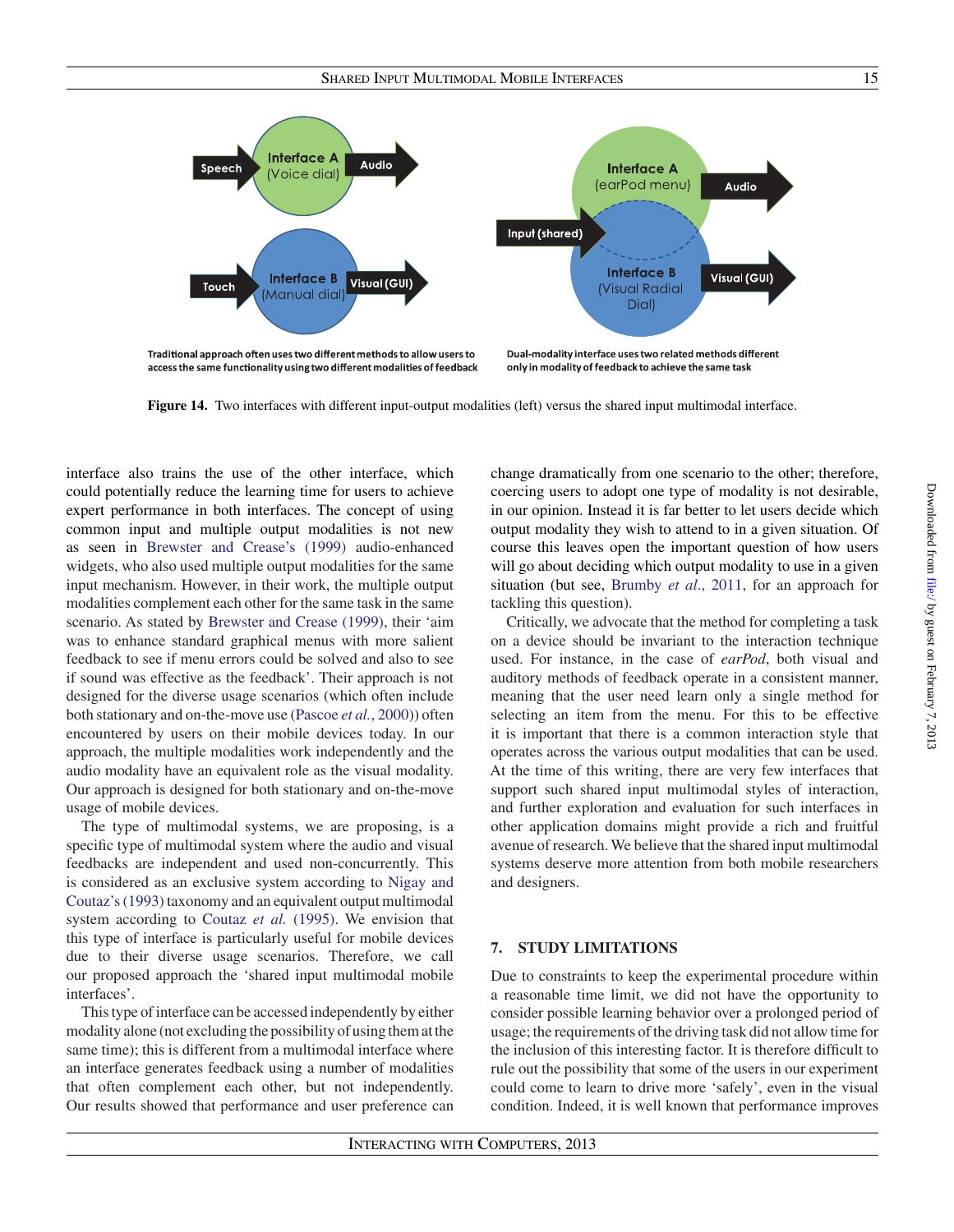<span id="page-15-0"></span>follo[wing](#page-16-0) [a](#page-16-0) [power](#page-16-0) [law](#page-16-0) [of](#page-16-0) [practice](#page-16-0) [\(](#page-16-0)Newell and Rosenbloom, 1981). Further research is required to investigate asymptotic performance. However, since driving is considered a high-risk task, the potential cost associate with in-car training is extremely high. Even if an interface can be learned to be safer in a car, any mistakes during practice could potentially be catastrophic. Thus, the current experimental setting may have practical value in guiding safe vehicle interface design.

# **8. CONCLUSION**

In conclusion, we investigated the effect of alternative feedback modalities, i.e. audio, visual and audio–visual feedback and menu layout on user performance and preference for menu selection tasks in a single-task desktop setting and a dual-task driving setting. Experimental results indicated that different operational environments can have strong effects on the performance of menu selection using different types of modality of feedback (audio, visual and audio–visual) and different styles of menu layout (linear or radial). Visual feedback produced better user performance and is preferred under single-task conditions; in dual-task conditions it presented a significant source of driver distraction. In contrast, auditory feedback mitigated some of the risk associated with menu selection while driving.

Although driving is an important mobile scenario, there are other common usage scenarios that we have not evaluated here. While not formally tested, the results of experiments are likely to apply to walking and running scenarios since in both cases, users need to pay attention to the road and the environment. We expect the audio menus can benefit the users more in the running scenarios than that of the walking scenario due to increased inconvenience of visually checking status of the mobile device. It will be interesting to verify this hypothesis in future studies.

# **ACKNOWLEDGMENTS**

We thank members of the NUS-HCI Lab for their support. This research is supported by National University of Singapore Academic Research Fund WBS R-252-000-414-101. We thank all of the reviewers who have provided constructive comments on this work and have helped strengthen this paper.

# **REFERENCES**

- 2006 GMAC Insurance National Drivers Test [http://www.gmac](http://www.gmacinsurance.com/SafeDriving/2006/) [insurance.com/SafeDriving/2006/](http://www.gmacinsurance.com/SafeDriving/2006/) (accessed October 14, 2010).
- Akamatsu, M., Mackenzie, I.S. and Hasbroucq, T. (1995) A comparison of tactile, auditory, and visual feedback in a pointing task using a mouse-type device. Ergonomics, 38, 816–827.
- Alm, H. and Nilsson, L. (1994) Changes in driver behaviour as a function of hands-free mobile phones—a simulator study. Accident Anal. Prev., 26, 441–451.
- Arons, B. (1997) SpeechSkimmer: a system for interactively skimming recorded speech. ACM Trans. Comput.-Hum. Interact., 4, 3–38.
- Brewster, S.A. (1998) Using nonspeech sounds to provide navigation cues. ACM Trans. Comput.-Hum. Interact. (TOCHI), 5, 224–259.
- Brewster, S.A. and Crease, M.G. (1999) Correcting menu usability problems with sound. Behav. Inf. Technol., 18, 165–177.
- Brewster, S., Lumsden, J., Bell, M., Hall, M. and Tasker, S. (2003) Multimodal 'Eyes-Free' Interaction Techniques for Wearable Devices. InACM CHI Conf. Human Factors in Computing Systems, Ft. Lauderdale, FL, pp. 473–480.
- Brumby, D.P., Salvucci, D.D. and Howes, A. (2009) Focus on Driving: How Cognitive Constraints Shape the Adaptation of Strategy when Dialing while Driving. In Proc. CHI 2009, pp. 1629–1638. ACM Press.
- Brumby, D.P., Davies, S.C.E., Janssen, C.P. and Grace, J.J. (2011) Fast or safe? How performance objectives determine modality output choices while interacting on the move. In Proceedings of the SIGCHI Conference on Human Factors in Computing Systems, CHI'11 (pp. 473–482). ACM Press, New York.
- CarelessTalk [http://news.bbc.co.uk/2/hi/uk\\_news/magazine/6382077.](http://news.bbc.co.uk/2/hi/uk_news/magazine/6382077.stm) [stm](http://news.bbc.co.uk/2/hi/uk_news/magazine/6382077.stm) (accessed October 14, 2010).
- Callahan, J., Hopkins, D., Weiser, M. and Shneiderman, B. (1988) An empirical comparison of pie vs. linear menus. In Proc. CHI 1988, pp. 95–100. ACM Press.
- Coutaz, J, Nigay, L., Salber, D., Blandford,A., May, J. andYoung, R.M. (1995) Four Easy Pieces for Assessing the Usability of Multimodal Interaction: The CARE Properties. In Interact 1995, Lillehammer, Norway, pp. 115–120.
- Countries that Ban Cell Phones while Driving (2010) [http://www.](http://www.cellular-news.com/car_bans/) [cellular-news.com/car\\_bans/](http://www.cellular-news.com/car_bans/) (accessed October 14, 2010).
- Dingler, T., Lindsay, J. and Walker, B.N. (2008) Learnability of Sound Cues for Environmental Features: Auditory Icons, Earcons, Spearcons, and Speech. In Proc. Int. Conf.Auditory Display (ICAD 2008), Paris, June 24–27.
- Gaver, W. (1989) The sonic finder: an interface that uses auditory icons. Hum. Comput. Interact., 4, 67–94.
- Gaver, W.W. and Smith, R.B. (1991) Auditory icons in large-scale collaborative environments. SIGCHI Bull. 1991, 23, 96.
- Gaver, W. (1997) Auditory Interfaces. Handbook of Human–Computer Interaction, pp. 1003–1041. Elsevier Science, The Netherlands.
- Graf, S., Spiessl, W., Schmidt, A., Winter, A. and Rigoll, G. (2008) In-Car Interaction Using Search-Based User Interfaces. In Proc.CHI 2008, Florence, Italy, pp. 1685–1688. ACM Press.
- Ho, C., Reed, R. and Spence, C. (2007) Multisensory in-car warning signals for collision avoidance. Hum. Factors J. Hum. Factors Ergonom. Soc., 49, 1107–1114
- Jacko, J., Scott, I., Sainfort, F., Barnard, L., Edwards, P., Emery, V., Kongnakorn, T., Moloney, K. and Zorich, B. (2003) Older adults and visual impairment: what do exposure times and accuracy tell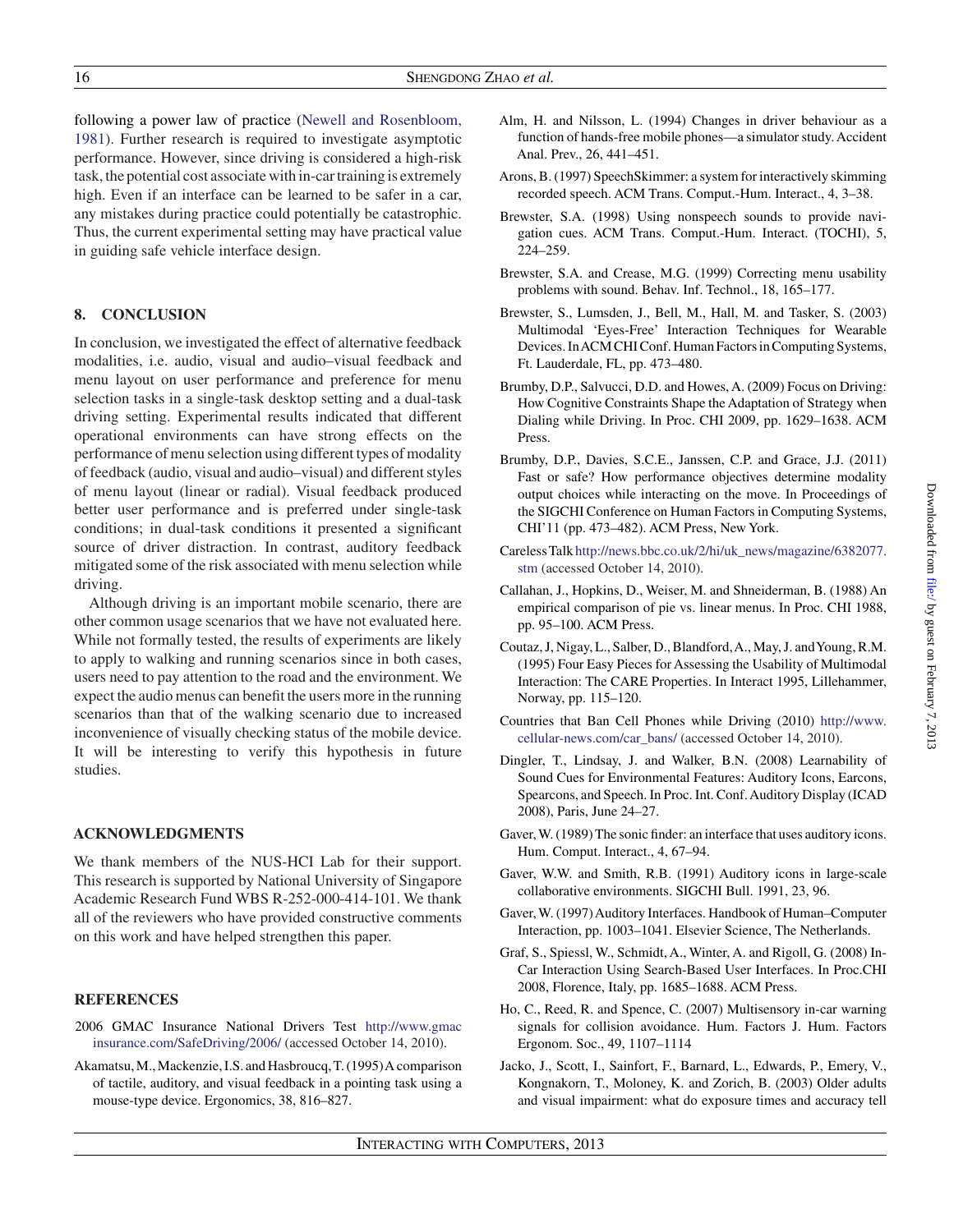<span id="page-16-0"></span>us about performance gains associated with multimodal feedback? In Proc. CHI 2003, Fort Lauderdale, FL, pp. 33–40.

- KidsClick! (2010) Web search for kids by librarians. [http://sunsite.](http://sunsite.berkeley.edu/KidsClick!/) [berkeley.edu/KidsClick!/](http://sunsite.berkeley.edu/KidsClick!/) (accessed October 14, 2010).
- Kurtenbach, G. (1993) The design and evaluation of marking menus. Ph.D. Thesis, University of Toronto, Toronto.
- Kurtenbach, G. and Buxton, W.S. (1993) The Limits of Expert Performance Using Hierarchic Marking Menus. In Proc. CHI 1993, pp. 482–487, ACM Press.
- Kurtenbach, G. and Buxton, W.S. (1994) User Learning and Performance with Marking Menus. In Proc.CHI 1994, pp. 258– 264. ACM Press.
- Luk, J., Pasquero, J., Little, S., Maclean, K., Levesque,V. and Hayward, V. (2006) A Role for Haptics in Mobile Interaction: Initial Design Using a Handheld Tactile Display Prototype. In Proc. CHI2006, pp. 171–180. ACM Press.
- Mcknight, A.J. and Mcknight, A.S. (1993) The effect of cellular phone use upon driver attention. Accident Anal. Prev., 25, 259–265.
- Minoru, K. and Schmandt, C. (1997) Dynamic Soundscape: Mapping Time to Space forAudio Browsing. In Proc. CHI1997, pp. 194–201. ACM Press.
- Mynatt, E.D. (1995) Transforming Graphical Interfaces Into Auditory Interfaces. In Proc. CHI1995, pp. 67–68. ACM Press.
- Newell, A. and Rosenbloom, P.S. (1981) Mechanisms of Skill Acquisition and the Law of Practice. In Anderson, J. R. (ed.), Cognitive skills and Their Acquisition, pp. 1–51. Lawrence Erlbaum Associates, Hillsdale, NJ.
- Nigay, L. and Coutaz, J. (1993) A Design Space for Multimodal SysTEMS: Concurrent Processing and Data Fusion. In Proc. INTERCHI'93, Amsterdam, pp. 172–178. ACM Press.
- Pascoe, J., Ryan, N. and Morse, D. (2000) Using while moving: HCI issues in fieldwork environments. ACM Trans. Comput. Hum. Interact., 7, 417–437.
- Pfleging, B., Kienast, M., Schmidt, A., Döring, T. and et al. (2011) SpeeT: A Multimodal Interaction Style Combining Speech and Touch Interaction in Automotive Environments. In Adjunct Proc. 3rd Int. Conf. Automotive User Interfaces and Vehicular Applications, Salzburg, Austria.
- Pirhonen, A., Brewster, S. and Holguin, C. (2002) Gestural and Audio Metaphors as a Means of Control for Mobile Devices. In Proc. CHI 2002, pp. 291–298. ACM Press.
- Rinnot, M. (2005) Sonic Texting. ACM CHI Extended Abstracts on Human Factors in Computing Systems, pp. 1144–1145.ACM Press.
- Rockbox (2010) <http://www.rockbox.org/> (accessed October 14, 2010).
- Roy, D.K. and Schmandt, C. (1996) NewsComm: A Hand-Held Interface for Interactive Access to Structured Audio. In Proc. CHI 1996, pp. 173–180. ACM Press.
- Salmen, A., Grobmann, P., Hitzenberger, L. and Creutzburg, U. (1999) Dialog Systems in Traffic Environment. In Proc. ESCA: Tutorial and Research Workshop on Interactive Dialogue in Multi-Modal Systems, Kloster Irsee, Germany.
- Salvucci, D.D. (2001) Predicting the effects of in-car interface use on driver performance: an integrated model approach. Int. J. Hum.- Comp. Stud., 55, 85–107.
- Salvucci, D.D. (2005) A multitasking general executive for compound continuous tasks. Cogn. Sci., 29, 457–492.
- Salvucci, D.D., Markley, D., Zuber, M. and Brumby, D.P. (2007) iPod distraction: effects of Portable Music-Player Use on Driver Performance. In Proc. CHI 2007, pp. 243–250. ACM Press.
- Sawhney, N. and Schmandt, C. (2000) Nomadic radio: speech and audio interaction for contextual messaging in nomadic environments. ACM Trans. Comput.-Hum. Interact., 7, 353–383.
- Schmandt, C. (1998) Audio Hallway: A Virtual Acoustic Environment for Browsing. In Proc. UIST1998, pp. 163–170. ACM Press.
- Schmandt, C., Lee, K., Kim, J. and Ackerman, M. (2004) Impromptu: Managing Networked Audio Applications for Mobile Users. In Proc. Int. Conf. Mobile Systems, Applications, and Services, pp. 59–69. ACM Press.
- Sears, A. and Shneiderman, B. (1994) Split menus: effectively using selection frequency to organize menus.ACM Trans. Comput.-Hum. Interact., 1, 27–51.
- Stifelman, L., Arons, B. and Schmandt, C. (2001) The Audio Notebook: Paper and Pen Interaction with Structured Speech. In Proc. CHI 2001, pp. 182–189. ACM Press.
- Stifelman, L.J., Arons, B., Schmandt, C. and Hulteen, E.A. (1993) VoiceNotes: A Speech Interface for a Hand-Held Voice Notetaker. In Proc. INTERCHI1993, pp. 179–186. ACM Press.
- Strayer, D.L. and Johnston, W.A. (2001) Driven to distraction: dualtask studies of simulated driving and conversing on a cellular phone. Psychol. Sci., 12, 462–466.
- Strayer, D.L., Drews, F.A. and Johnston, W.A. (2003) Cell phoneinduced failures of visual attention during simulated driving. J. Exp. Psychol. Appl., 9, 23–32.
- Sodnik, J., Dicke, C., Tomazic, S. and Billinghurst, M. (2008) A user study of auditory versus visual interfaces for use while driving. Int. J. Hum. Comput. Stud., 66, 318–332.
- Vitense, H.S., Jacko, J.A. and Emery, V.K. (2002) Foundation for improved interaction by individuals with visual impairments through multimodal feedback. Univers. Access Inf. Soc., 2, 76–87.
- Wagner, C.R., Lederman, S.J. and Howe, R.D. (2004) Design and performance of a tactile shape display using RC servomotors. Haptics-e Electron. J. Haptics Res., 3, 4. [www.haptics-e.org.](file:www.haptics-e.org)
- Walker, B.N., Nance, A. and Lindsay, J. (2006) Spearcons: Speechbased Earcons Improve Navigation Performance in Auditory Menus. In Proc. Int. Conf.Auditory Display (ICAD 2006), London, June 20–24, pp. 63–68
- Wickens, C.D. (2002) Multiple resources and performance prediction. Theor. Issues Ergon. Sci., 3, 159–177.
- Wikipedia Contents: Categories (2010) [http://en.wikipedia.org/wiki/](http://en.wikipedia.org/wiki/Portal:Contents/Categories) [Portal:Contents/Categories](http://en.wikipedia.org/wiki/Portal:Contents/Categories) (accessed October 14, 2010).
- Yi, Bo, Xiang, C., Morten, F. and Zhao, S. (2012) Exploring User Motivations for Eyes-free Interaction on Mobile Devices. In ACM CHI 2012, pp. 2789–2792.